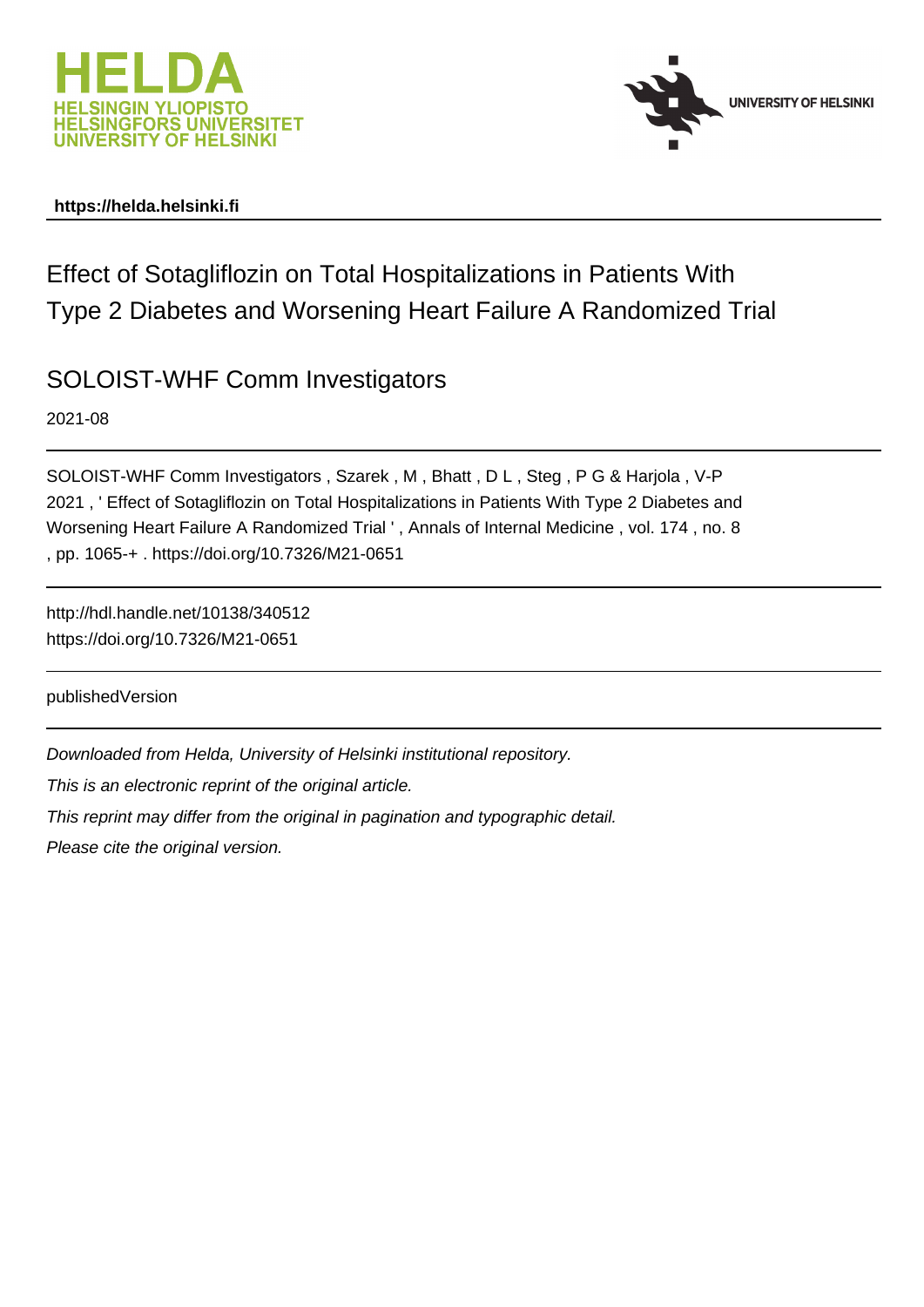

### University of Groningen



#### Effect of Sotagliflozin on Total Hospitalizations in Patients With Type 2 Diabetes and Worsening Heart Failure A Randomized Trial

SOLOIST-WHF Comm Investigators; Szarek, Michael; Bhatt, Deepak L.; Steg, Ph Gabriel; Cannon, Christopher P.; Leiter, Lawrence A.; McGuire, Darren K.; Lewis, Julia B.; Riddle, Matthew C.; Voors, Adriaan A. Published in: Annals of Internal Medicine

DOI: [10.7326/M21-0651](https://doi.org/10.7326/M21-0651)

#### IMPORTANT NOTE: You are advised to consult the publisher's version (publisher's PDF) if you wish to cite from it. Please check the document version below.

Document Version Publisher's PDF, also known as Version of record

Publication date: 2021

[Link to publication in University of Groningen/UMCG research database](https://research.rug.nl/en/publications/effect-of-sotagliflozin-on-total-hospitalizations-in-patients-with-type-2-diabetes-and-worsening-heart-failure-a-randomized-trial(ea4f4b37-ec5e-4ab7-b720-19a97f7103a9).html)

Citation for published version (APA):

SOLOIST-WHF Comm Investigators, Szarek, M., Bhatt, D. L., Steg, P. G., Cannon, C. P., Leiter, L. A., McGuire, D. K., Lewis, J. B., Riddle, M. C., Voors, A. A., Metra, M., Lund, L. H., Komajda, M., Testani, J. M., Wilcox, C. S., Ponikowski, P., Lopes, R. D., Banks, P., Tesfaye, E., ... Pitt, B. (2021). Effect of Sotagliflozin on Total Hospitalizations in Patients With Type 2 Diabetes and Worsening Heart Failure A Randomized Trial. Annals of Internal Medicine, 174(8), 1065-1072. <https://doi.org/10.7326/M21-0651>

#### Copyright

Other than for strictly personal use, it is not permitted to download or to forward/distribute the text or part of it without the consent of the<br>author(s) and/or copyright holder(s), unless the work is under an open conten

The publication may also be distributed here under the terms of Article 25fa of the Dutch Copyright Act, indicated by the "Taverne" license. More information can be found on the University of Groningen website: https://www.rug.nl/library/open-access/self-archiving-pure/taverneamendment.

#### Take-down policy

If you believe that this document breaches copyright please contact us providing details, and we will remove access to the work immediately and investigate your claim.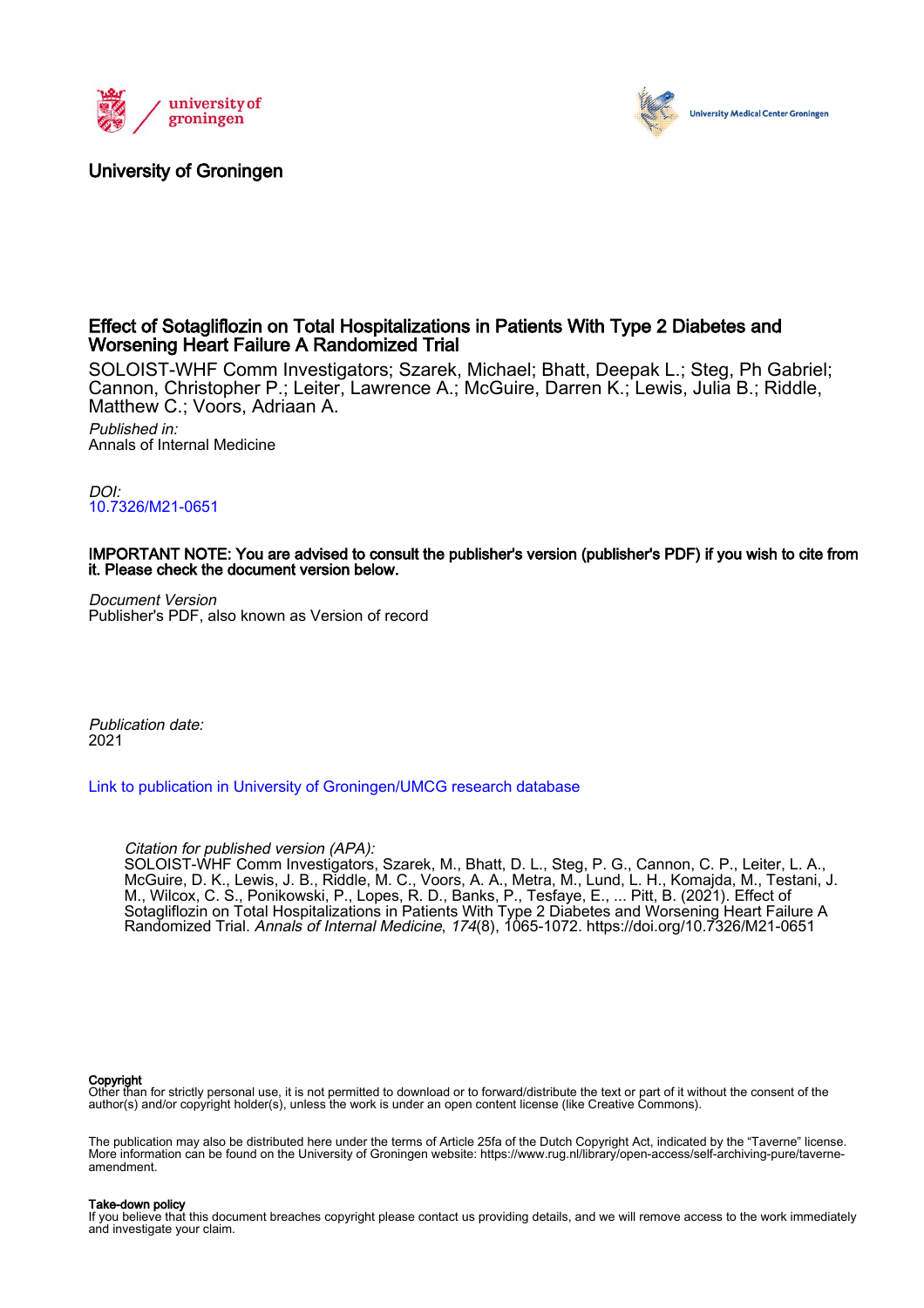# Annals of Internal Medicine **CORIGINAL RESEARCH**

# Effect of Sotagliflozin on Total Hospitalizations in Patients With Type 2 Diabetes and Worsening Heart Failure

### A Randomized Trial

Michael Szarek, PhD; Deepak L. Bhatt, MD, MPH; Ph. Gabriel Steg, MD; Christopher P. Cannon, MD; Lawrence A. Leiter, MD; Darren K. McGuire, MD, MHSc; Julia B. Lewis, MD; Matthew C. Riddle, MD; Adriaan A. Voors, MD, PhD; Marco Metra, MD; Lars H. Lund, MD, PhD; Michel Komajda, MD; Jeffrey M. Testani, MD, MTR; Christopher S. Wilcox, MD; Piotr Ponikowski, MD; Renato D. Lopes, MD, PhD; Phillip Banks, MS; Eshetu Tesfaye, PhD; Justin A. Ezekowitz, MBBch; Subodh Verma, MD, PhD; and Bertram Pitt, MD; for the SOLOIST-WHF committees and investigators\*

Background: In the SOLOIST-WHF (Effect of Sotagliflozin on Cardiovascular Events in Patients With Type 2 Diabetes Post Worsening Heart Failure) trial, sotagliflozin, a sodium– glucose cotransporter-1 and sodium–glucose cotransporter-2 inhibitor, reduced total occurrences of cardiovascular deaths, hospitalizations for heart failure, and urgent visits for heart failure relative to placebo by 33%.

**Objective:** To determine whether sotagliflozin increased the prespecified efficacy outcome of days alive and out of the hospital (DAOH) in the SOLOIST-WHF trial.

Design: Randomized, double-blind, placebo-controlled trial. (ClinicalTrials.gov: NCT03521934)

Setting: 306 sites in 32 countries.

Participants: 1222 patients with type 2 diabetes and reduced or preserved ejection fraction who were recently hospitalized for worsening heart failure.

Intervention: 200 mg of sotagliflozin once daily (with a possible dose increase to 400 mg) or matching placebo.

Measurements: The primary analysis included hospitalizations for any reason on the basis of investigator-reported incidence and duration of admissions after randomization. Days alive and out of the hospital and its converse (days dead and days in the hospital) were analyzed using prespecified Poisson regression models.

Results: Although similar proportions of patients in the sotagliflozin and placebo groups were hospitalized at least once

Elevated risk for hospitalization among patients with a his-tory of diabetes and heart failure is a clinically meaningful component of their total disease burden (1). In clinical trials, treatment with a sodium–glucose cotransporter-2 (SGLT2) inhibitor has been shown to reduce the risk for first hospitalization for heart failure or total (first and potentially subsequent) hospitalizations for heart failure in patients with diabetes and/or heart failure (2–11). Although there is emerging evidence that this drug class can also reduce first or total hospitalizations for any reason (3, 10), these prior reports have accounted for the incidence of each admission but not the duration.

The SOLOIST-WHF (Effect of Sotagliflozin on Cardiovascular Events in Patients With Type 2 Diabetes Post Worsening Heart Failure) trial compared sotagliflozin, a sodium-glucose cotransporter-1 (SGLT1) and SGLT2 inhibitor, (38.5% vs. 41.4%), fewer patients in the sotagliflozin group were hospitalized more than once (16.3% vs. 22.1%). There were 64 and 76 deaths in the sotagliflozin and placebo groups, respectively. The DAOH rate in the sotagliflozin group was 3% higher than in the placebo group (rate ratio [RR], 1.03 [95% CI, 1.00 to 1.06];  $P = 0.027$ ). This difference was primarily driven by a reduction in the rate of days dead (RR, 0.71 [CI, 0.52 to 0.99];  $P = 0.041$ ) rather than by a reduction in the rate of days hospitalized for any cause. For every 100 days of followup, patients in the sotagliflozin group were alive and out of the hospital for 3% or 2.9 more days than those in the placebo group (91.8 vs. 88.9 days); this difference reflected a 2.6-day difference in days dead (6.3 vs. 8.9 days) and a 0.3-day difference in days in the hospital (1.9 vs. 2.2 days).

Limitation: Other than heart failure, the primary reason for each hospitalization was unspecified.

**Conclusion:** Sotagliflozin increased DAOH, a metric that may provide an additional patient-centered outcome to capture the totality of disease burden. Future studies are needed to quantify the consequences of increasing DAOH in terms of health economics and patient quality of life.

Primary Funding Source: Sanofi at initiation and Lexicon Pharmaceuticals at completion.

Ann Intern Med. 2021:174:1065-1072. doi:10.7326/M21-0651 Annals.org For author, article, and disclosure information, see end of text. This article was published at Annals.org on 22 June 2021. \* For a complete list of SOLOIST-WHF committee members, investigators, and contributors, see the Appendix (available at Annals.org).

with placebo in patients with type 2 diabetes and reduced or preserved left ventricular ejection fraction who were recently hospitalized for worsening heart failure. Despite early termination of the study due to loss of funding from the sponsor during the onset of the COVID-19 pandemic (12), sotagliflozin reduced the primary efficacy end point, total occurrences of cardiovascular deaths, hospitalizations for heart failure, and

See also:

Web-Only Supplement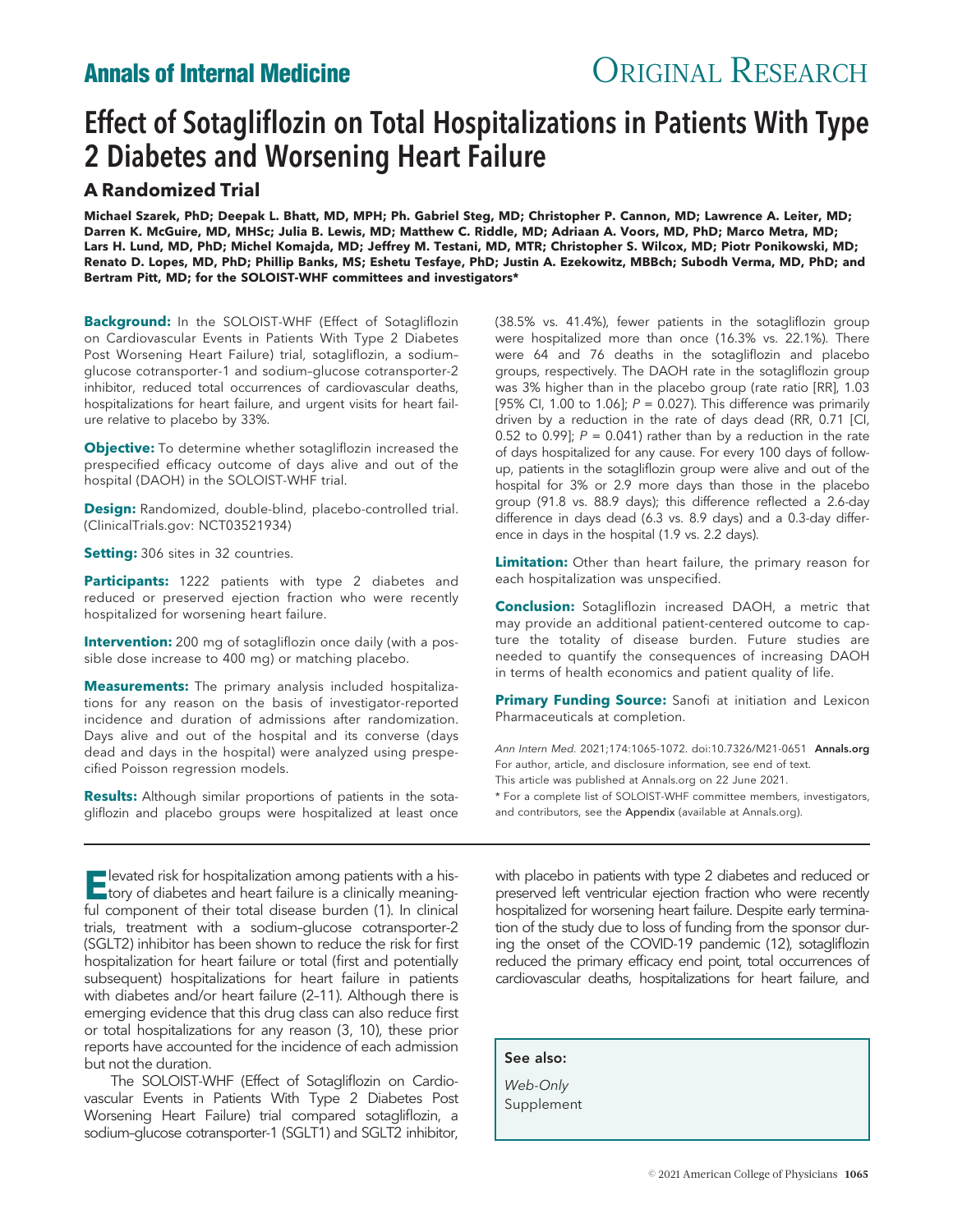## ORIGINAL RESEARCH Effect of Sotagliflozin on Hospitalizations

urgent visits for heart failure (9, 13). All-cause death was also numerically less frequent in the sotagliflozin group.

In this prespecified analysis of the study, we extended on these previous findings by comparing days alive and out of the hospital (DAOH) and percent DAOH (PDAOH) between the sotagliflozin and placebo groups. Days alive and out of the hospital and PDAOH combine information on hospitalizations and death into a single outcome while accounting for the duration of each hospitalization—an aspect of disease burden that has not been reported in prior trials of SGLT2 inhibitors. We also evaluated the effect of sotagliflozin in post hoc joint models of total hospitalizations and death. Our hypothesis was that sotagliflozin extends DAOH and reduces the risk for hospitalizations for any reason after hospitalization for heart failure.

#### **METHODS**

Details of the primary efficacy and safety results of the study, including the protocol and analysis plan, have been published (9). Ethics committee approval was obtained at all participating institutions. Eligible patients were aged 18 to 85 years, had provided written informed consent, had been hospitalized with signs and symptoms of heart failure within 2 weeks before randomization and received intravenous diuretic therapy, and had a previous diagnosis of type 2 diabetes before the index hospitalization or laboratory evidence of type 2 diabetes during the index hospitalization. Patients were randomly assigned in a 1:1 ratio to receive either 200 mg of sotagliflozin once daily (with a goal of a dose increase to 400 mg) or matching placebo, stratified by left ventricular ejection fraction (<50% vs. ≥50%) and geographic region (North America, Latin America, western Europe, eastern Europe, or rest of the world). Randomization was double blinded; the patients, investigators, and other parties involved in the study were masked to the true treatment assignments.

#### Hospitalization Assessments

Investigators reported all incidence and duration of admissions to the hospital or emergency department after randomization on a designated case report form, although the primary reason for each hospitalization was not recorded. The investigator-reported efficacy end point events of hospitalization for heart failure, collected on a separate case report form, were, therefore, merged with the hospitalizations data to determine if the reason for hospitalization was heart failure or for other reasons, which remained unspecified. The duration of each hospitalization was determined from the difference in dates of admission and discharge recorded by the investigators on the form; if a patient died in the hospital, the hospitalization was ended on the date of death. Follow-up was truncated at the common study end date described below so that hospitalizations and deaths occurring after this date were not included in the analyses. Likewise, index hospitalizations were excluded, and although 596 patients first received the study drug (that is, were

randomly assigned and dosed) during their index hospitalization, discharge occurred a median of 1 day (95th percentile =  $\frac{1}{5}$  days) after their first dose, and therefore these patients were at risk for rehospitalization within days of randomization. Furthermore, consistent with the primary efficacy end point of the study, independent adjudication of the hospitalization data was not done.

#### Definition of DAOH

Days alive and out of the hospital and PDAOH were prespecified as "other" efficacy end points in the study's statistical analysis plan, which was finalized before unblinding of the data. Total potential follow-up time for each patient was defined as the number of days from the date of randomization until the date the patient was last known to be alive if before 1 May 2020, or a prespecified common study end date of 1 May 2020 (the date by which all final visits were to be completed) if the patient died before this date or was last known to be alive after this date. The total number of days spent in the hospital for a given patient was derived from their cumulative duration of hospitalizations per the investigator reports. If a patient died, the number of days dead was calculated as the number of days between their date of death and the common study end date. Days alive and out of the hospital were calculated by subtracting days in the hospital and days dead from days of total potential follow-up; if a patient survived without hospitalization (no known death or hospitalization before 1 May 2020), DAOH was equal to the days of follow-up for that patient. In addition, PDAOH was calculated as DAOH divided by total potential follow-up time.

#### Statistical Analysis

Days alive and out of the hospital, days dead, and days in the hospital were compared between treatment groups using prespecified Poisson regression models with a log link function and Pearson  $\chi^2$  scaling of SEs to account for potential overdispersion. In addition to treatment group, interpatient differences in follow-up durations were accounted for by inclusion of the logarithm of potential follow-up time for each patient as an offset variable in the model so that results could be framed in terms of a comparison of the rates of these outcomes, quantified by rate ratios (RRs) with corresponding 95% CIs and P values. To explore the possible effects of regional health care environments, additional post hoc analyses of DAOH were done in subgroups defined by predefined geographic region (North America or Latin America, Europe, or rest of the world; the countries within each region are listed in the Table of Supplement 1, available at Annals.org). In addition, consistent with previous analyses of DAOH (14, 15), to account for possible bias due to differential follow-up, an additional post hoc sensitivity analysis of DAOH included outcomes through the first 90 days after randomization (>90% of surviving patients were followed for at least this duration). Supplement 1 provides additional details on how these models were implemented.

Although  $\beta$  regression would be a customary approach to analyze percentage data, such as PDAOH, the standard model can only be applied with observed percentages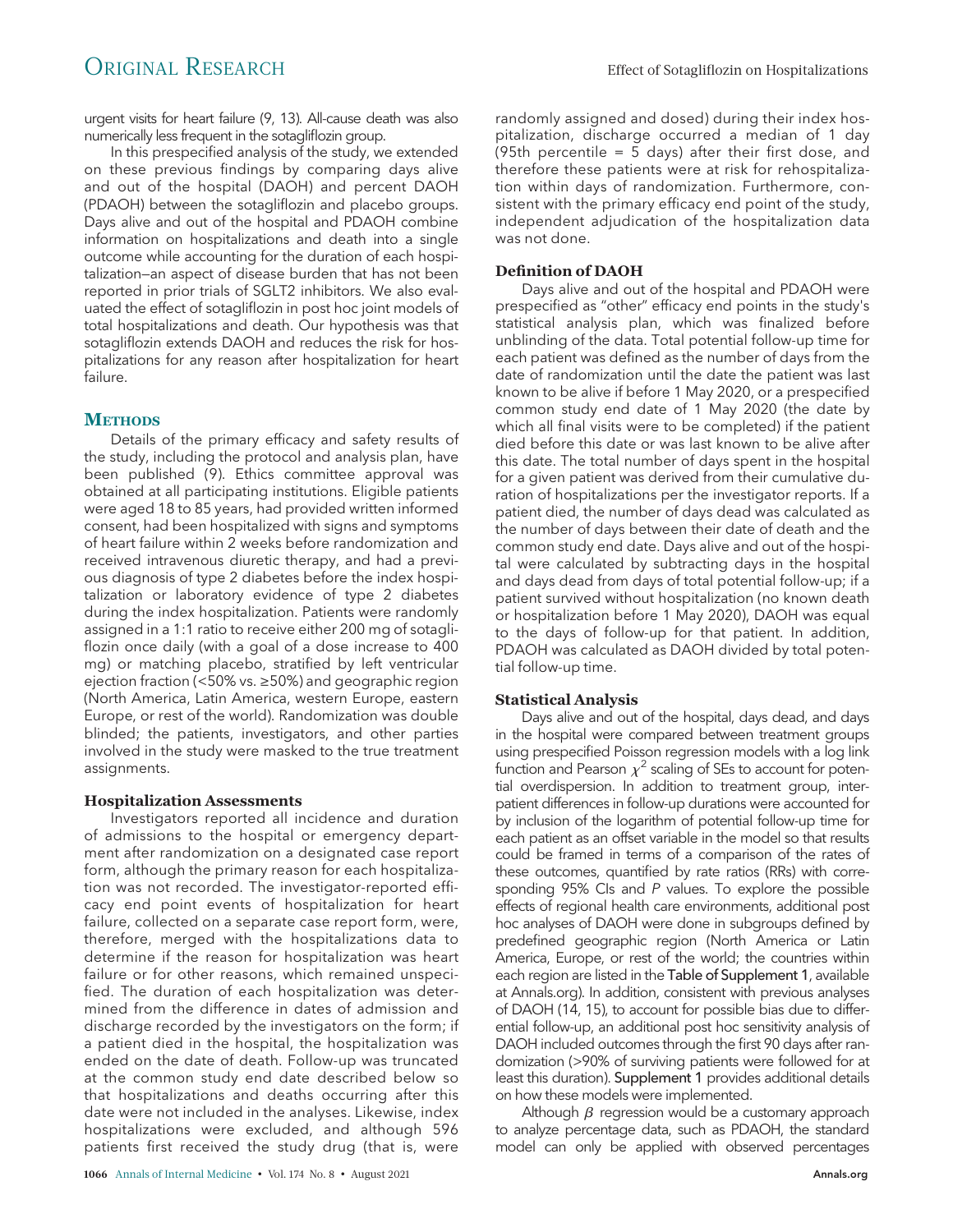greater than 0% and less than 100%. Given the expectation that a substantial fraction of patients would survive without hospitalization until the end of follow-up (that is, PDAOH = 100%), PDAOH was therefore compared between treatment groups with a prespecified one-inflated  $\beta$  regression model, which is an extension of the standard model. In the current application, the model jointly estimates the treatment odds ratio of surviving until the end of the study without hospitalization (that is, PDAOH = 100%) and the treatment odds ratio of higher mean PDAOH among the subset of patients who died and/or had at least 1 hospitalization during follow-up (that is, PDAOH <100%) (16, 17). Supplement 1 provides additional details on the one-inflated  $\beta$  regression model and how the model was implemented.

The primary post hoc analysis of total hospitalizations as a time-to-event outcome involved incident hospitalizations for any reason, whereas sensitivity analyses restricted total hospitalizations to those for heart failure and for reasons other than heart failure. We applied a joint semiparametric model that estimated the effect of sotagliflozin relative to placebo on total hospitalizations and separately on all-cause death as well as the association between hospitalizations and death (18, 19). Joint modeling allowed for the possibility that patients may have multiple hospitalizations, quantified the association between hospitalizations and death, and accounted for competing deaths that prevent follow-up for hospitalization, thereby resulting in an unbiased relative estimate (that is, hazard ratio [HR]) for incident hospitalization risk. Treatment effects on hospitalizations and death are summarized by HRs and corresponding 95% CIs and P values. Point estimates and corresponding 95% CIs and P values were also calculated for the association parameters. Supplement 1 provides additional details on the model. Note that unlike DAOH and PDAOH, the duration of each hospitalization was not included in the joint model; an event was only determined by when a given hospitalization began.

To facilitate convergence of the semiparametric model, for a given patient, a hospitalization that occurred on the same day as death was excluded, and a maximum of 1

hospitalization was allowed to occur on a given day. With these conventions, all hospitalizations and death for a given patient had distinct event times from randomization.

To illustrate the cumulative incidence of events over time and facilitate comparisons with similar summaries generated for the primary efficacy end point of the study (9), nonparametric mean cumulative function curves were created for total hospitalizations for any reason, total hospitalizations for heart failure, and total hospitalizations for reasons other than heart failure (20). The mean cumulative function represents the expected (mean) cumulative number of hospitalizations per 100 patients at a given point in time after randomization, without consideration of the duration of each hospitalization. The CIs for total event incidence rates were calculated with methods that accounted for the possibility of multiple events per patient (21).

All analyses were done according to intention to treat, including all patients and events from randomization to the common study end date. Continuous variables are expressed as mean (SD) or median (quartile 1 to quartile 3). Categorical variables are expressed as counts and percentages, with treatment group comparisons done using Cochran–Mantel–Haenszel tests with stratification by the randomization stratification factors. Twotailed P values less than 0.05 were considered statistically significant, with no adjustment for multiple testing. Analyses were done in SAS, version 9.4 (SAS Institute); TIBCO Spotfire S+ 8.2 (TIBCO Software); and R, version 3.5 (R Foundation for Statistical Computing) by an independent academic statistician (M.S.) who had access to the raw data. The study protocol and analysis plan are provided in Supplement 2.

#### Role of the Funding Source

The study sponsors (Sanofi at initiation and Lexicon Pharmaceuticals at completion) were responsible for management and monitoring of the trial sites, regulatory reporting, and collection and management of the data.

Table 1. Patient Demographic and Clinical Characteristics at Baseline

| <b>Characteristic</b>                                                                    | Sotagliflozin Group ( $n = 608$ ) | Placebo Group ( $n = 614$ ) |
|------------------------------------------------------------------------------------------|-----------------------------------|-----------------------------|
| Median age (IQR), $y$                                                                    | 69 (63-76)                        | 70 (64-76)                  |
| Female, n (%)                                                                            | 198 (32.6)                        | 214 (34.9)                  |
| Geographic region, n (%)                                                                 |                                   |                             |
| Eastern Europe                                                                           | 244 (40.1)                        | 246 (40.1)                  |
| Western Europe                                                                           | 155(25.5)                         | 155 (25.2)                  |
| Latin America                                                                            | 132(21.7)                         | 134 (21.8)                  |
| North America                                                                            | 39(6.4)                           | 41(6.7)                     |
| Rest of the world                                                                        | 38(6.2)                           | 38(6.2)                     |
| Left ventricular ejection fraction <50%, n (%)                                           | 481 (79.1)                        | 485 (79.0)                  |
| Median estimated glomerular filtration rate (IQR), $mL/min/1.73 m2$ of body surface area | 49.2 (39.5-61.2)                  | $50.5(40.5-64.6)$           |
| Median duration of diabetes before randomization (IQR), y                                | $10.2(5.0-16.8)$                  | $10.2(5.2 - 16.9)$          |
| Diagnosis of diabetes during index admission, n (%)                                      | 17(2.8)                           | 14(2.3)                     |
| Any glucose-lowering medication, n (%)                                                   | 522 (85.9)                        | 522 (85.0)                  |
| Metformin                                                                                | 320 (52.6)                        | 320 (52.1)                  |
| Sulfonylurea                                                                             | 114 (18.8)                        | 114 (18.6)                  |
| Dipeptidyl peptidase-4 inhibitor                                                         | 96(15.8)                          | 102(16.6)                   |
| Insulin                                                                                  | 217 (35.7)                        | 217 (35.3)                  |
| Glucagon-like peptide-1 receptor agonist                                                 | 17(2.8)                           | 23(3.7)                     |

IQR = interquartile range.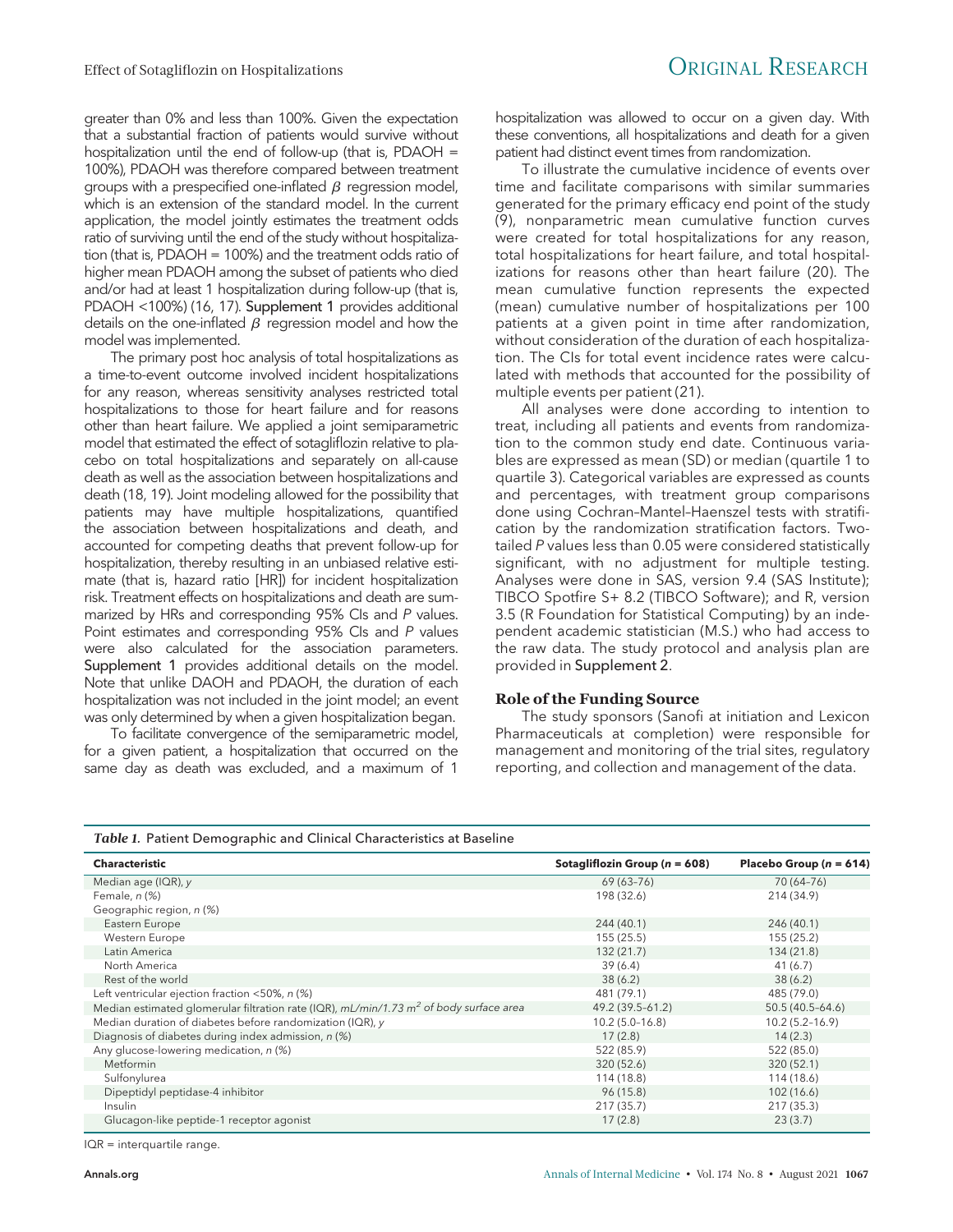Table 2. Number and Duration of Hospitalizations and Number of Deaths During Follow-up

| <b>Outcome</b>                                                                                 | Sotagliflozin Group ( $n = 608$ ) | Placebo Group ( $n = 614$ ) | P Value* |
|------------------------------------------------------------------------------------------------|-----------------------------------|-----------------------------|----------|
| Total hospitalizations for any reason, n                                                       | 464                               | 583                         |          |
| For heart failure                                                                              | 159                               | 237                         |          |
| For reasons other than heart failure                                                           | 305                               | 346                         |          |
| Number of hospitalizations per patient during follow-up, n (%)                                 |                                   |                             |          |
| None                                                                                           | 374 (61.5)                        | 360 (58.6)                  |          |
| At least once                                                                                  | 234 (38.5)                        | 254 (41.4)                  | 0.30     |
| Once                                                                                           | 135 (22.2)                        | 118 (19.2)                  | 0.20     |
| More than once                                                                                 | 99(16.3)                          | 136(22.1)                   | 0.009    |
| Median total duration of hospitalization among patients<br>hospitalized at least once (IQR), d | $8(3-21)$                         | $10(3-24)$                  |          |
| Death during follow-up, n (%)                                                                  | 64 (10.5)                         | 76 (12.4)                   |          |
| Among patients with no hospitalization during follow-up, n/N (%)                               | 18/374 (4.8)                      | 17/360 (4.7)                | 0.97     |
| Among patients hospitalized once during follow-up, n/N (%)                                     | 20/135 (14.8)                     | 28/118 (23.7)               | 0.141    |
| Among patients hospitalized more than once during follow-up, n/N (%)                           | 26/99 (26.3)                      | 31/136 (22.8)               | 0.55     |

IQR = interquartile range.

\* P values from Cochran–Mantel–Haenszel tests with stratification by the randomization stratification factors (left ventricular ejection fraction and geographic region). Because multiple hospitalizations may be attributable to individual participants, formal statistical testing for unadjusted comparisons for the first 3 end points listed in the table are not presented; relevant treatment group comparison P values for these end points are presented in Table 5.

#### **RESULTS**

A CONSORT (Consolidated Standards of Reporting Trials) flow diagram for the study is provided (Appendix Figure 1, available at Annals.org). Baseline characteristics of the 1222 patients are summarized in Table 1. Most patients had reduced or mid-range left ventricular ejection fraction and impaired renal function, and most had been diagnosed with diabetes years before randomization, with a small number first diagnosed during their index hospitalization. The first dose of study treatment was administered before discharge in 49% of patients and a median of 2 days (interquartile range, 1 to 3 days) after discharge in the remaining patients. Of the 608 patients randomly assigned to receive 200 mg of sotagliflozin, 57% had their dose increased to 400 mg at some point during follow-up per the protocol allowance.

Patients were followed during the study for a median of 9.0 months (interquartile range, 4.9 to 13.2 months) through 1 May 2020. Table 2 summarizes the number and duration of hospitalizations and the number of deaths after randomization. Of 1047 total hospitalizations, 396 (37.8%) were attributed to heart failure by the investigators, whereas the remaining 651 (62.2%) were

for reasons other than heart failure. In total, there were 119 fewer hospitalizations with sotagliflozin, including 78 for heart failure and 41 for other reasons. Although a similar number of patients in each treatment group were hospitalized during the study, more patients in the placebo group (22.1%) than in the sotagliflozin group (16.3%) were hospitalized more than once.

The analysis of DAOH, days dead, and days in the hospital by treatment group is summarized in Table 3, with the distributions of DAOH by treatment group depicted in the Figure. The overall mean DAOH was 274 days out of a mean 303 days of potential follow-up in the trial (90.4% of the mean potential follow-up time). The DAOH rate in the sotagliflozin group versus the placebo group was 3% higher for total hospitalizations for any reason (RR, 1.03 [95% CI, 1.00 to 1.06]; P = 0.027). This difference was primarily because of a reduction in the rate of days dead (RR, 0.71 [CI, 0.52 to 0.99]; P = 0.041) rather than a reduction in the rate of days hospitalized. This indicated that for every 100 days of follow-up, patients in the sotagliflozin group were alive and out of the hospital 3% more days in relative terms or 2.9 days in absolute terms than those in the placebo group (91.8 vs. 88.9 days); this

| Table 3. Days Alive and Out of the Hospital, Days Dead, and Days in the Hospital |                                                                                           |                  |                   |       |
|----------------------------------------------------------------------------------|-------------------------------------------------------------------------------------------|------------------|-------------------|-------|
| <b>Outcome</b>                                                                   | Sotagliflozin Group ( $n = 608$ ) Placebo Group ( $n = 614$ ) Rate Ratio (95% CI) P Value |                  |                   |       |
| Mean days alive and out of the hospital (SD) [rate per 100 d), d <sup>*</sup>    | 280 (152) [91.8]                                                                          | 267 (155) [88.9] | $1.03(1.00-1.06)$ | 0.027 |
| Mean days dead (SD) [rate per 100 d], d†                                         | 19(67)[6.3]                                                                               | 27 (85) [8.9]    | $0.71(0.52-0.99)$ | 0.041 |
| Mean days in the hospital (SD) [rate per 100 d], $d\ddagger$                     | 6(14)[1.9]                                                                                | 7(14)[2.2]       | $0.86(0.69-1.08)$ | 0.21  |

\* Calculated by subtracting days in the hospital and days dead from potential follow-up time; if a patient survived without hospitalization, days alive and out of the hospital was equal to the potential follow-up time for that patient.

† Calculated as the time interval between a patient's date of death and the common study end date (1 May 2020).

‡ Calculated from investigator reports of incidence and duration of hospitalizations. The rate ratio represents the rate in the sotagliflozin group relative to the placebo group (i.e., a rate ratio >1 indicates that the rate per 100 d in the sotagliflozin group is higher than that in the placebo group).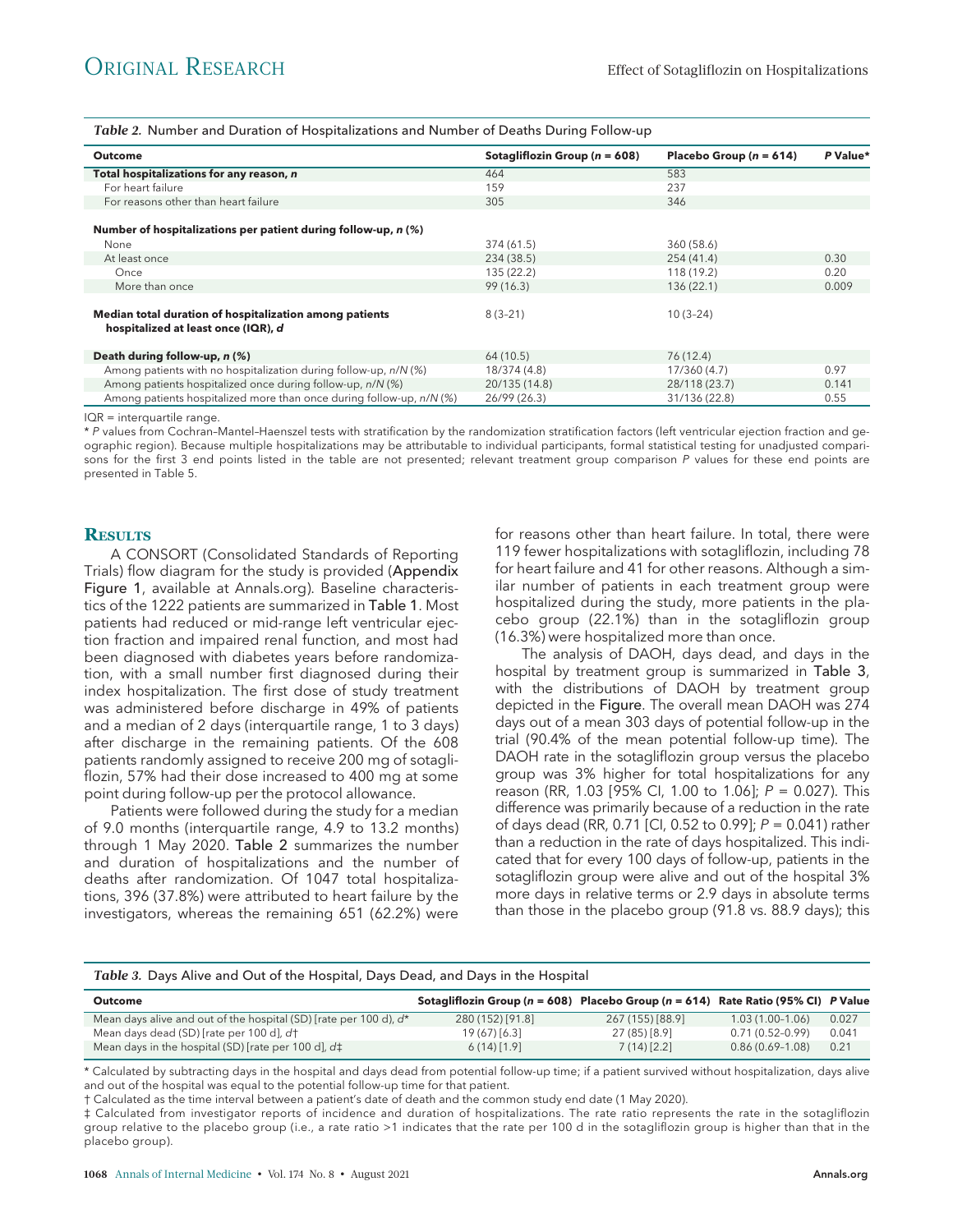difference reflected a 2.6-day difference in fewer days dead (6.3 vs. 8.9 days) and a 0.3-day difference in fewer days in the hospital (1.9 vs. 2.2 days). The DAOH, days dead, and days in the hospital model results by geographic region are presented in Appendix Table 1 (available at Annals.org); there was no statistical interaction between treatment and geographic region on these outcomes. Furthermore, results through the first 90 days after randomization were consistent with our primary findings (Appendix Table 2, available at Annals.org).

The analysis of PDAOH by treatment group is summarized in Table 4. Although patients in the sotagliflozin group were more likely to survive the follow-up period without hospitalization and have higher PDAOH among those who died or were hospitalized during the study, neither outcome was statistically significant.

The mean cumulative function plots for total hospitalizations for any reason are shown in Appendix Figure 2, A (available at Annals.org). The expected cumulative number of hospitalizations per 100 patients at 12 months was 115 in the placebo group, indicating that, on average, a patient in this group would have been expected to be rehospitalized at least once during 12 months of follow-up. However, given that only a minority of patients actually had a hospitalization after randomization, this indicates that the distribution of hospitalizations was skewed, with a relatively small fraction of patients having multiple hospitalizations during follow-up, as shown in Table 2. Mean cumulative functions for total hospitalizations attributed to heart failure and for reasons other than heart failure are presented in Appendix Figure 2, B and C, respectively.

Table 5 shows that 29.0 total hospitalizations (CI, 5.2 to 52.8 total hospitalizations) were avoided with sotagliflozin per 100 patient-years of follow-up; the rates of total hospitalizations by country and treatment group are summarized in Appendix Table 3 (available at Annals.org). When jointly modeled with death, sotagliflozin treatment reduced total occurrences of hospitalizations for any reason by 24% (HR, 0.76 [Cl, 0.63 to 0.93];  $P = 0.006$ ). Sotagliflozin also reduced hospitalizations attributed by the investigators to heart failure (HR, 0.61 [CI, 0.45 to 0.84];  $P = 0.002$ ) and, to a lesser extent, hospitalizations for other reasons (HR, 0.81 [CI, 0.65 to 1.02];  $P = 0.074$ ). Furthermore, the parameters describing the estimated association between death and hospitalization, summarized in Appendix Table 4 (available at Annals.org), were considerably greater than 1, indicating that death is



Histograms with kernel density curves show the distribution of DAOH by treatment group. DAOH = days alive and out of the hospital.

informative for the hospitalization rate. Specifically, conditional on treatment assignment, patients at the highest risk for death were also at elevated risk for hospitalization, so that death removed those patients at highest risk for hospitalizations from the risk set. This is shown in Table 2, where the risk for death among patients hospitalized at least once during the study was much greater than the risk for those not hospitalized.

#### **DISCUSSION**

The SOLOIST-WHF trial showed that sotagliflozin decreases total occurrences of cardiovascular deaths, hospitalizations for heart failure, and urgent visits for heart failure in patients with type 2 diabetes who were recently hospitalized for worsening heart failure (9). The current analysis extends these findings by establishing a favorable effect of sotagliflozin on more comprehensive measures of patients' disease burden, specifically extending DAOH primarily through a reduction in days dead. The reduction in the incidence rate of total hospitalizations—largely through a reduction in the proportion of patients hospitalized more than once—did not translate to a statistically significant reduction in days hospitalized.

Although DAOH was statistically significantly greater in the sotagliflozin group, the difference between treatment

| Table 4. Percentage Days Alive and Out of the Hospital |                                   |                             |                     |         |
|--------------------------------------------------------|-----------------------------------|-----------------------------|---------------------|---------|
| <b>Outcome</b>                                         | Sotagliflozin Group ( $n = 608$ ) | Placebo Group ( $n = 614$ ) | Odds Ratio (95% CI) | P Value |
| PDAOH = $100\%$ , n $(\%)^*$                           | 356 (58.6)                        | 343 (55.7)                  | $1.12(0.89 - 1.40)$ | 0.34    |
| Mean PDAOH among patients <100% (SD), %†               | 81.9 (27.0)                       | 78.7 (29.7)                 | 1.24 (0.98-1.57)    | 0.073   |

PDAOH = percentage days alive and out of the hospital.

\* Represents patients who survived the follow-up period without hospitalization. The odds ratio for PDAOH = 100% represents the odds of PDAOH = 100% in the sotagliflozin group relative to the placebo group (i.e., an odds ratio >1 indicates that patients in the sotagliflozin group were more likely to have PDAOH = 100% than those in the placebo group).

† Represents the duration of follow-up a patient was alive and out of the hospital as a percentage of potential total follow-up time. The odds ratio for PDAOH <100% represents the odds of higher PDAOH in the sotagliflozin group relative to the placebo group (i.e., an odds ratio >1 indicates that patients in the sotagliflozin group were more likely to have higher PDAOH—while still <100%—than those in the placebo group).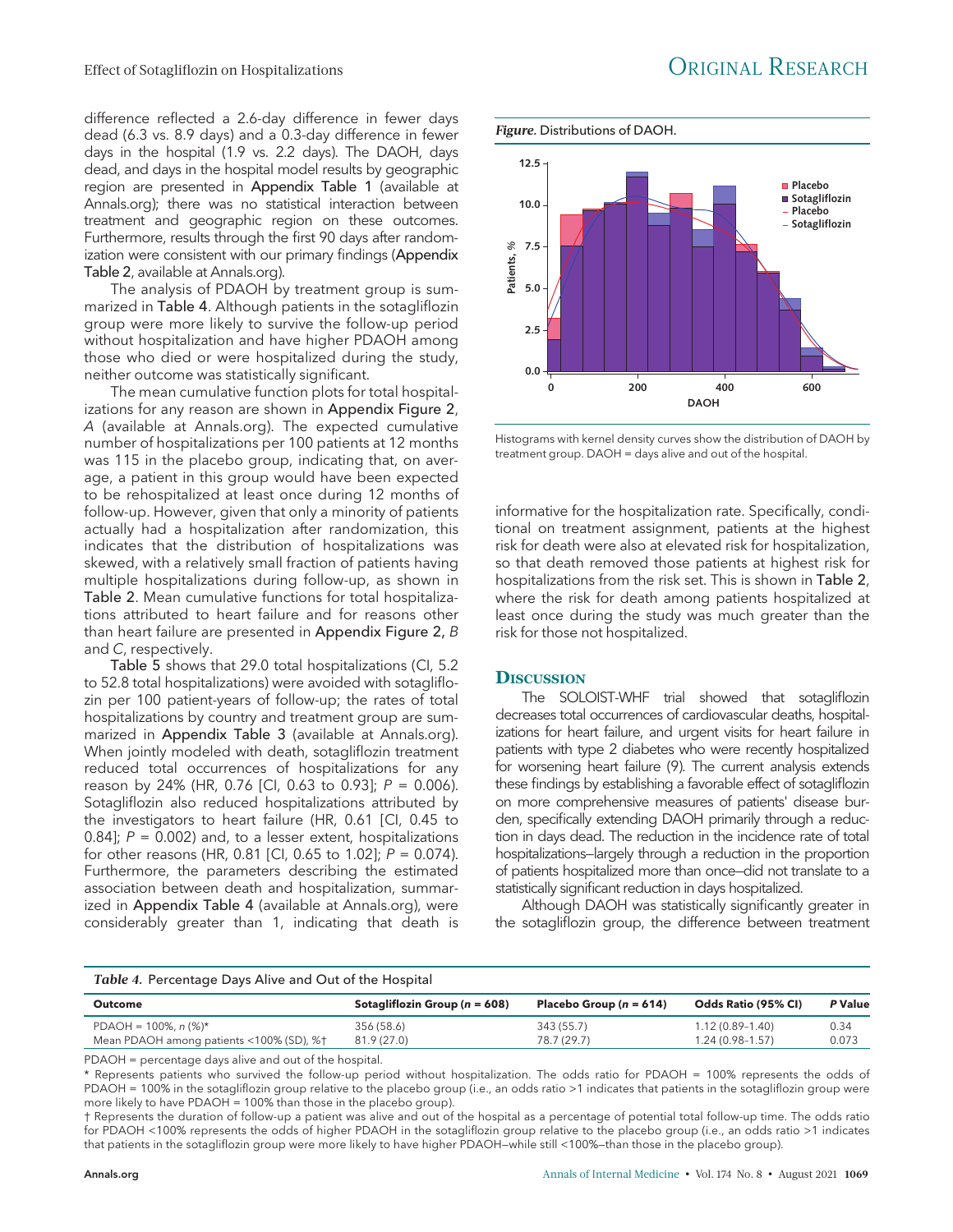Table 5. Joint Semiparametric Model Results of Total Hospitalizations, Accounting for Multiple Hospitalizations per Patient and the Competing Risk for Death

| <b>Reason for Hospitalization</b>    | Events per 100 Patient-Years* (95% CI), n |                             | Hazard Ratio (95% CI) | P Value |
|--------------------------------------|-------------------------------------------|-----------------------------|-----------------------|---------|
|                                      | Sotagliflozin Group ( $n = 608$ )         | Placebo Group ( $n = 614$ ) |                       |         |
| For any reason                       | 97.6 (83.4-111.8)                         | 126.6 (107.6-145.6)         | $0.76(0.63 - 0.93)$   | 0.006   |
| For heart failure                    | 33.4 (25.5–41.3)                          | 51.4 (41.7-61.1)            | $0.61(0.45-0.84)$     | 0.002   |
| For reasons other than heart failure | 64.2 (53.7–74.7)                          | 75.1 (61.0-89.2)            | $0.81(0.65 - 1.02)$   | 0.074   |

\* Patient-years of follow-up were 475.4 and 460.7 for the sotagliflozin and placebo groups, respectively. The joint semiparametric model allows for the possibility that patients may have multiple hospitalizations, quantifies the association between hospitalizations and death, and accounts for competing deaths that prevent subsequent follow-up for hospitalization. All-cause death results and association parameters are summarized in Appendix Table 4 (available at Annals.org).

groups was modest given that most patients in both groups survived to the end of the study without hospitalization. More important, in general, one may expect patients who otherwise would have died to be more likely to be hospitalized, resulting in a paradoxical increase in days hospitalized for an intervention that reduces days dead. Therefore, the fact that days hospitalized was not higher with sotagliflozin given the reduction in days dead could in itself be viewed as a favorable outcome. Of note is that the treatment effects on DAOH stemming from total hospitalizations did not seem to depend on geographic region of enrollment.

Consistent with the primary efficacy outcome of the study (9), the effect of sotagliflozin on the incidence rate of total hospitalizations seemed to be primarily due to reducing the risk for hospitalization for heart failure in a subset of patients; similar results regarding incident hospitalizations have been reported in studies of other SGLT2 inhibitors (10). Although not statistically significant, there were also numerically fewer hospitalizations for reasons other than heart failure, which is consistent with beneficial effects on ischemic events associated with hospitalizations (for example, myocardial infarction and ischemic stroke) previously reported with sotagliflozin (8) and in metaanalyses of other agents in this therapeutic class (22– 24). More important, whereas results on DAOH have been described in patients with heart failure treated with other therapeutics (14) or in other disease settings (15, 25, 26), such results have not been previously described with SGLT2 inhibition. Therefore, the current report extends on prior findings by showing the degree to which this therapeutic class increases the proportion of time patients are alive and free of hospitalization.

A limitation of total hospitalizations and DAOH is that the analyses relied on investigator reports of hospitalizations on a dedicated case report form that did not request the primary reason for hospitalization. Although it was possible to determine hospitalizations for heart failure by cross-referencing the corresponding investigator-reported efficacy end point events, this left more than 60% of the total hospitalizations with an unspecified primary reason, and misclassification of the primary reason could have influenced the results. This also limited our ability to summarize duration of hospitalizations because of possible adverse effects of sotagliflozin that have been reported previously (for example, severe hypotension and diabetic

1070 Annals of Internal Medicine • Vol. 174 No. 8 • August 2021 **Annals.org Annals.org Annals.org Annals.org** 

ketoacidosis) (8, 9). Also, there may have been additional events that could have been included in the calculation of DAOH that either were not recorded on this form (for example, admission into a long-term care facility) or were unknown to the investigators, resulting in an underreporting of hospitalizations. Furthermore, study enrollment and duration of follow-up were curtailed because of loss of funding by the sponsor during the COVID-19 pandemic, and although the study primary end point was met, this combined with the potential unreported hospitalizations may have reduced statistical power for the current analyses. Finally, although DAOH and PDAOH were prespecified outcomes in the study analysis plan, total hospitalizations as an outcome was not, and none of these outcomes were prespecified in the final study protocol.

Future research in this area could focus on either different patient populations or subgroups within completed studies with higher rates of hospitalization, to gain more clarity on how reducing the risk for incident hospitalization translates to cumulative days in the hospital. It would also be important to quantify the consequences of increasing DAOH in terms of health economics and patient quality of life.

In conclusion, during a median 9-month follow-up in patients with type 2 diabetes and at high risk for recurrent hospitalization due to recent admission for worsening heart failure, sotagliflozin extended DAOH relative to placebo, and the effect did not seem to depend on geographic region of enrollment. Sotagliflozin also reduced the incidence of total hospitalizations primarily through a decrease in recurrent hospitalizations among a minority of patients. These metrics may provide additional patientcentered outcomes to capture the totality of disease burden and could have important implications for patient quality of life and health care costs.

From CPC Clinical Research and University of Colorado Anschutz Medical Campus, Aurora, Colorado, and State University of New York Downstate School of Public Health, Brooklyn, New York (M.S.); Brigham and Women's Hospital Heart and Vascular Center and Harvard Medical School, Boston, Massachusetts (D.L.B., C.P.C.); Université de Paris, French Alliance for Cardiovascular Trials, Assistance Publique–Hôpitaux de Paris, Hôpital Bichat, INSERM Unite 1148, Paris, France (P.G.S.); Li Ka Shing Knowledge Institute, St. Michael's Hospital, and University of Toronto,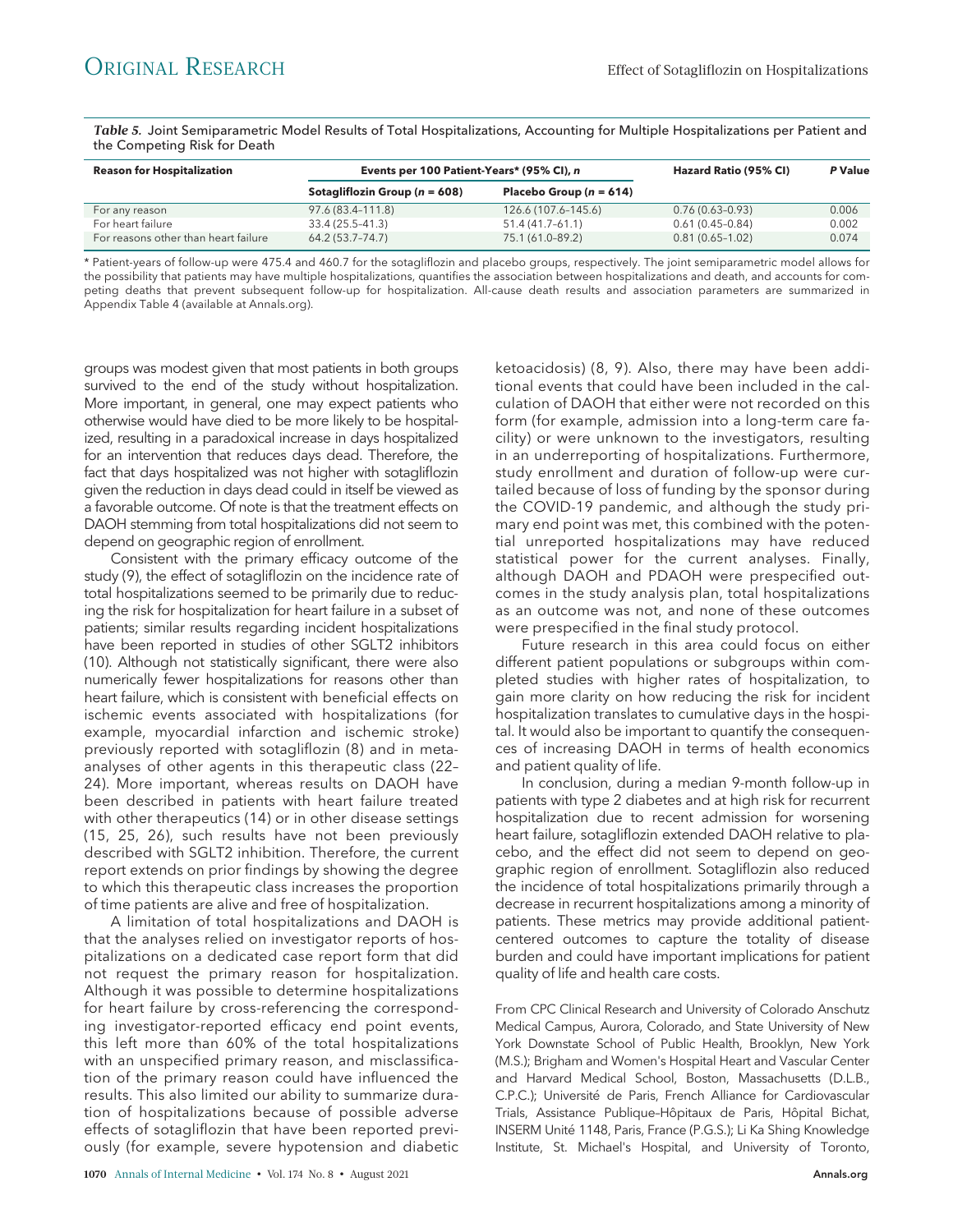Toronto, Ontario, Canada (L.A.L., S.V.); University of Texas Southwestern Medical Center and Parkland Health and Hospital System, Dallas, Texas (D.K.M.); Vanderbilt University, Nashville, Tennessee (J.B.L.); Oregon Health & Science University, Portland, Oregon (M.C.R.); University of Groningen–University Medical Center Groningen, Groningen, the Netherlands (A.A.V.); Azienda Socio Sanitaria Territoriale Spedali Civili and University of Brescia, Brescia, Italy (M.M.); Karolinska Institutet, Solna, Sweden (L.H.L.); Paris Sorbonne University and Groupe Hospitalier Paris Saint Joseph, Paris, France (M.K.); Yale University, New Haven, Connecticut (J.M.T.); Georgetown University, Washington, DC (C.S.W.); Wroclaw Medical University, Wroclaw, Poland (P.P.); Duke Clinical Research Institute, Duke University School of Medicine, Durham, North Carolina (R.D.L.); Lexicon Pharmaceuticals, The Woodlands, Texas (P.B., E.T.); University of Alberta and Mazankowski Alberta Heart Institute, Edmonton, Alberta, Canada (J.A.E.); and University of Michigan, Ann Arbor, Michigan (B.P.).

Acknowledgment: The authors thank the patients, study coordinators, and investigators who participated in this trial.

Financial Support: By Sanofi at initiation and Lexicon Pharmaceuticals at completion.

Disclosures: Disclosures can be viewed at www.acponline.org /authors/icmje/ConflictOfInterestForms.do?msNum=M21-0651.

Data Sharing Statement: The authors have indicated that they will not be sharing data.

Corresponding Author: Michael Szarek, PhD, 2115 North Scranton Street, Suite 2040, Aurora, CO 80045-7120; e-mail, michael.szarek@cuanschutz.edu.

Current author addresses and author contributions are available at Annals.org.

#### References

1. Thomas MC. Type 2 diabetes and heart failure: challenges and solutions. Curr Cardiol Rev. 2016;12:249-55. [PMID: 27280301]

2. Zinman B, Wanner C, Lachin JM, et al; EMPA-REG OUTCOME Investigators. Empagliflozin, cardiovascular outcomes, and mortality in type 2 diabetes. N Engl J Med. 2015;373:2117-28. [PMID: 26378978] doi:10.1056/NEJMoa1504720

3. Neal B, Perkovic V, Mahaffey KW, et al; CANVAS Program Collaborative Group. Canagliflozin and cardiovascular and renal events in type 2 diabetes. N Engl J Med. 2017;377:644-657. [PMID: 28605608] doi:10.1056/NEJMoa1611925

4. McMurray JJV, Solomon SD, Inzucchi SE, et al; DAPA-HF Trial Committees and Investigators. Dapagliflozin in patients with heart failure and reduced ejection fraction. N Engl J Med. 2019;381:1995- 2008. [PMID: 31535829] doi:10.1056/NEJMoa1911303

5. Wiviott SD, Raz I, Bonaca MP, et al; DECLARE–TIMI 58 Investigators. Dapagliflozin and cardiovascular outcomes in type 2 diabetes. N Engl J Med. 2019;380:347-357. [PMID: 30415602] doi:10.1056/NEJMoa1812389

6. Packer M, Anker SD, Butler J, et al; EMPEROR-Reduced Trial Investigators. Cardiovascular and renal outcomes with empagliflozin in heart failure. N Engl J Med. 2020;383:1413-1424. [PMID: 32865377] doi:10.1056/NEJMoa2022190

7. Cannon CP, Pratley R, Dagogo-Jack S, et al; VERTIS CV Investigators. Cardiovascular outcomes with ertugliflozin in type 2 diabetes. N Engl J Med. 2020;383:1425-1435. [PMID: 32966714] doi:10.1056/NEJMoa2004967

8. Bhatt DL, Szarek M, Pitt B, et al; SCORED Investigators. Sotagliflozin in patients with diabetes and chronic kidney disease. N Engl J Med. 2021;384:129-139. [PMID: 33200891] doi:10.1056 /NEJMoa2030186

9. Bhatt DL, Szarek M, Steg PG, et al; SOLOIST-WHF Trial Investigators. Sotagliflozin in patients with diabetes and recent worsening heart failure. N Engl J Med. 2021;384:117-128. [PMID: 33200892] doi:10.1056/NEJMoa2030183

10. McGuire DK, Zinman B, Inzucchi SE, et al. Effects of empagliflozin on first and recurrent clinical events in patients with type 2 diabetes and atherosclerotic cardiovascular disease: a secondary analysis of the EMPA-REG OUTCOME trial. Lancet Diabetes Endocrinol. 2020;8:949-959. [PMID: 33217335] doi:10.1016/S2213- 8587(20)30344-2

11. Ghosal S, Sinha B. Translating the statistical benefits of SGLT-2 inhibitors on cardio-renal outcomes into clinical practice. Expert Rev Clin Pharmacol. 2020;13:545-551. [PMID: 32321327] doi:10. 1080/17512433.2020.1760090

12. Bagiella E, Bhatt DL, Gaudino M. The consequences of the COVID-19 pandemic on non-COVID-19 clinical trials. J Am Coll Cardiol. 2020; 76:342-345. [PMID: 32470514] doi:10.1016/j.jacc.2020.05.041

13. Verma S, Anker SD, Butler J, et al. Early initiation of SGLT2 inhibitors is important, irrespective of ejection fraction: SOLOIST-WHF in perspective. ESC Heart Failure. 2020;7:3261-3267. doi:10 .1002/ehf2.13148

14. Ariti CA, Cleland JG, Pocock SJ, et al. Days alive and out of hospital and the patient journey in patients with heart failure: insights from the candesartan in heart failure: assessment of reduction in mortality and morbidity (CHARM) program. Am Heart J. 2011; 162:900-6. [PMID: 22093207] doi:10.1016/j.ahj.2011.08.003

15. Fanaroff AC, Cyr D, Neely ML, et al. Days alive and out of hospital: exploring a patient-centered, pragmatic outcome in a clinical trial of patients with acute coronary syndromes. Circ Cardiovasc Qual Outcomes. 2018;11:e004755. [PMID: 30562068] doi:10.1161 /CIRCOUTCOMES.118.004755

16. Lewis BR, Bandyopadhyay D, DeSantis SM, et al. Augmenting beta regression for periodontal proportion data via the SAS NLMIXED procedure. J Appl Probab Stat. 2017;12:49-66. [PMID: 30338012]

17. Swearingen CJ, Castro MSM, Bursac Z. Inflated beta regression: zero, one, and everything in between. Proceedings of the SAS Global Forum 2012, Orlando, Florida, 22-25 April 2012. 2012;325:1-11. Paper 325-2012.

18. Liu L, Wolfe RA, Huang X. Shared frailty models for recurrent events and a terminal event. Biometrics. 2004;60:747-56. [PMID: 15339298]

19. Rondeau V, Mathoulin-Pelissier S, Jacqmin-Gadda H, et al. Joint frailty models for recurring events and death using maximum penalized likelihood estimation: application on cancer events. Biostatistics. 2007;8:708-21. [PMID: 17267392]

20. Andersen PK, Angst J, Ravn H. Modeling marginal features in studies of recurrent events in the presence of a terminal event. Lifetime Data Anal. 2019;25:681-695. [PMID: 30697652] doi:10.1007/s10985-019-09462-4

21. Stukel TA, Glynn RJ, Fisher ES, et al. Standardized rates of recurrent outcomes. Stat Med. 1994;13:1781-91. [PMID: 7997711]

22. Zelniker TA, Wiviott SD, Raz I, et al. SGLT2 inhibitors for primary and secondary prevention of cardiovascular and renal outcomes in type 2 diabetes: a systematic review and meta-analysis of cardiovascular outcome trials. Lancet. 2019;393:31-39. [PMID: 30424892] doi:10.1016/S0140-6736(18)32590-X

23. McGuire DK, Shih WJ, Cosentino F, et al. Association of SGLT2 inhibitors with cardiovascular and kidney outcomes in patients with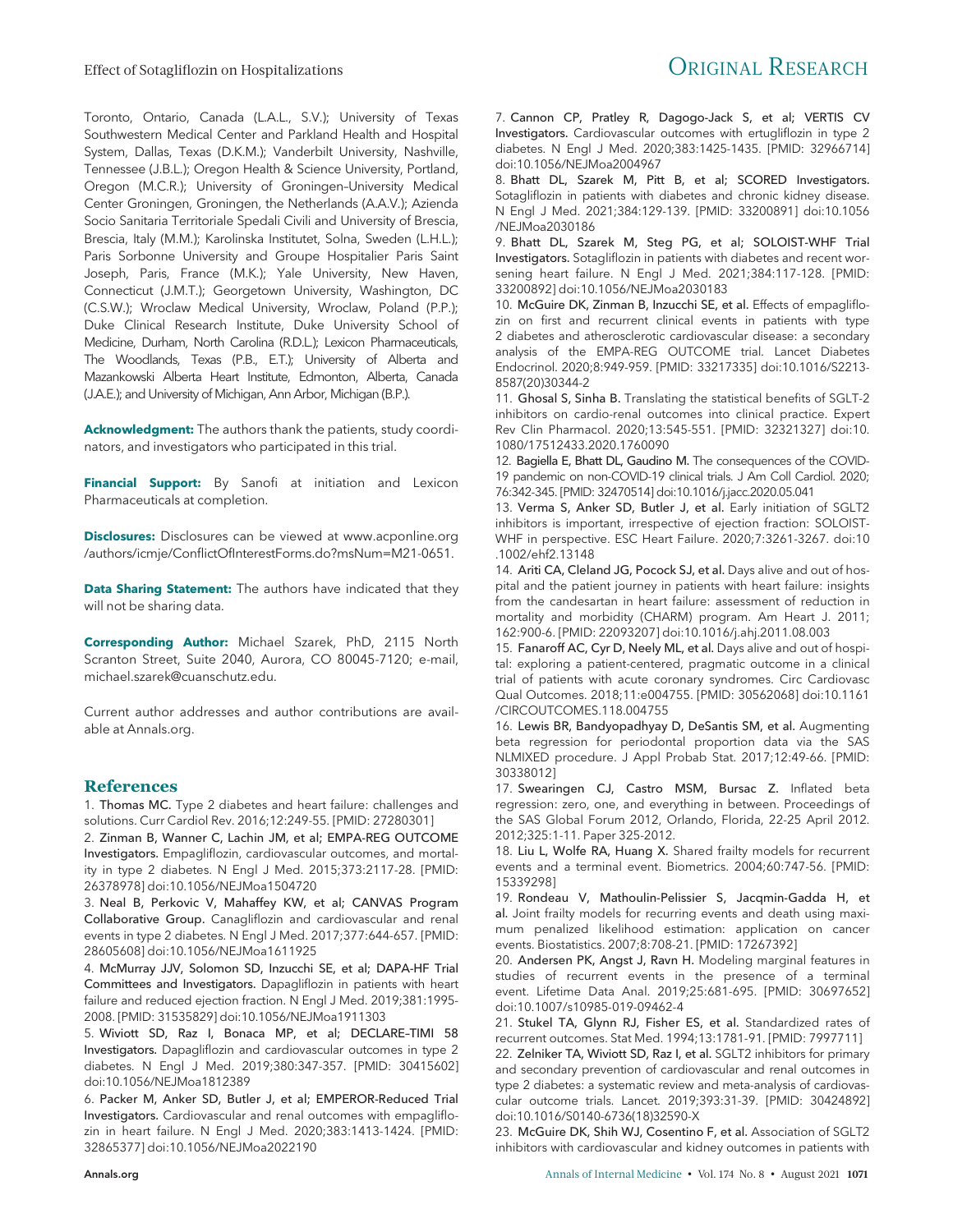type 2 diabetes: a meta-analysis. JAMA Cardiol. 2021;6:148- 158. [PMID: 33031522] doi:10.1001/jamacardio.2020.4511

24. Tang H, Fang Z, Wang T, et al. Meta-analysis of effects of sodium-glucose cotransporter 2 inhibitors on cardiovascular outcomes and all-cause mortality among patients with type 2 diabetes mellitus. Am J Cardiol. 2016;118:1774-1780. [PMID: 27666177] doi:10.1016/j.amjcard.2016.08.061

25. Lopes RD, Macedo AVS, de Barros E Silva PGM, et al; BRACE CORONA Investigators. Effect of discontinuing vs continuing angiotensin-converting enzyme inhibitors and angiotensin II receptor blockers on days alive and out of the hospital in patients admitted with COVID-19: a randomized clinical trial. JAMA. 2021;325:254-264. [PMID: 33464336] doi:10.1001/jama.2020.25864

26. Szarek M, Steg PG, DiCenso D, et al. Alirocumab reduces total hospitalizations and increases days alive and out of hospital in the ODYSSEY OUTCOMES trial. Circ Cardiovasc Qual Outcomes. 2019; 12:e005858. [PMID: 31707826] doi:10.1161/CIRCOUTCOMES.119. 005858

# AD LIBITUM

### $\mathcal{L}_{\mathcal{B}}$

The rays of the rising sun lit up the sparkling water As men afar rowed in the quiet waters of the lake. The lake which was close and yet so far. From the glass windows of the ICU fishbowl, I sat admiring the colors galore that had decorated the morning sky A gentle reminder that summer was upon us That the year-clock has yet again turned around And the endless walks and mindless chatter is here To fill our days and bring a smile to the pale faces. Alas, I am interrupted by the sight of the nurse running in with a strip of paper Another patient whose blood gas is a reminder and a question together Did nature really mean this upon us? Did mankind come too far? To cure a disease will we create another Just as evil, just as bizarre And when we are finally done, exhausted and apart The masks of our minds will continue to suffocate us. Because we have forgotten what life was started to be, And like the men rowing alone in the quiet lake, we shall silently sail through No summer, no chatter, no laughter A world post 2020, a world we did not look after.

Disha Dalela, MBBS University of Massachusetts Shrewsbury, Massachusetts

Current Author Address: Disha Dalela, MBBS; e-mail, daleladisha@gmail.com.

© 2021 American College of Physicians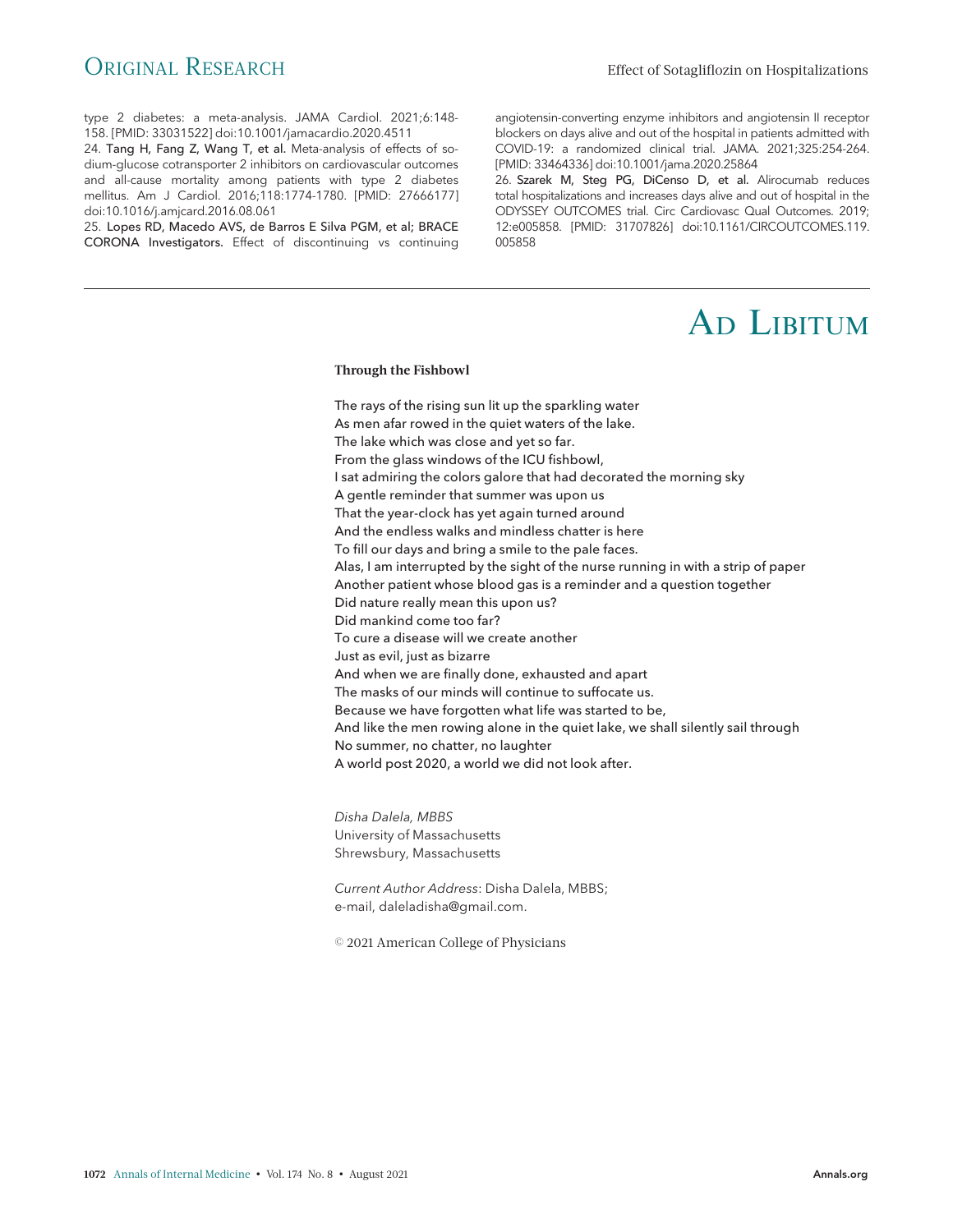Current Author Addresses: Dr. Szarek: CPC Clinical Research, 2115 North Scranton Street, Suite 2040, Aurora, CO 80045- 7120.

Drs. Bhatt and Cannon: Brigham and Women's Hospital and Harvard Medical School, 75 Francis Street, Boston, MA 02115.

Dr. Steg: Département de Cardiologie, AP-HP Hôpital Bichat, 46 Rue Henri Huchard, 75018 Paris, France.

Drs. Leiter and Verma: Li Ka Shing Knowledge Institute, St. Michael's Hospital, University of Toronto, 61 Queen St East #6121, Toronto, ON M5C 2T2, Canada.

Dr. McGuire: University of Texas Southwestern Medical Center and Parkland Health and Hospital System, 5323 Harry Hines Boulevard, Dallas, TX 75390.

Dr. Lewis: Vanderbilt University Medical Center, 1161 21st Avenue South, Medical Center North, Suite S-3223, Nashville, TN 37232.

Dr. Riddle: Oregon Health & Science University, 3181 SW Sam Jackson Park Road, Portland, OR 97239.

Dr. Voors: Department of Cardiology, University Medical Center Groningen, Hanzeplein, 9700 RB Groningen, the Netherlands.

Dr. Metra: Cardiology, ASST Spedali Civili, Department of Medical and Surgical specialties, Radiological sciences and Public Health, University of Brescia, Italy.

Dr. Lund: Karolinska Institutet and Karolinska University Hospital, FoU Tema Hjärta Kärl, Eugeniavägen 3, Norrbacka, S1:02, 171 76 Stockholm, Sweden.

Dr. Komajda: Paris Sorbonne University and Groupe Hospitalier Paris Saint Joseph, 75005 Paris, France.

Dr. Testani: Yale University, Cardiovascular Medicine, PO Box 208017, New Haven, CT 06520.

Dr. Wilcox: Georgetown University, 3800 Reservoir Road NW # 7, Washington, DC 20007.

Dr. Ponikowski: Wroclaw Medical University, 4359+HH, Wroclaw, Poland.

Dr. Lopes: Duke Clinical Research Institute, 200 Morris Street, Durham, NC 27701.

Mr. Banks and Dr. Tesfaye: Lexicon Pharmaceuticals, 8800 Technology Forest Place, The Woodlands, TX 77381.

Mr. Ezekowitz: 4-120 Katz Group Centre for Pharmacy and Health Research, University of Alberta, Edmonton, AB T6G 2E1, Canada.

Dr. Pitt: University of Michigan, 1500 East Medical Center Drive, #6303, Ann Arbor, MI 48109.

Author Contributions: Conception and design: M. Szarek, D.L. Bhatt, P.G. Steg, C.P. Cannon, D.K. McGuire, J.B. Lewis, M. Metra, L.H. Lund, J.M. Testani, C.S. Wilcox, P. Banks, E. Tesfaye, B. Pitt.

Analysis and interpretation of the data: M. Szarek, D.L. Bhatt, C.P. Cannon, L.A. Leiter, D.K. McGuire, M.C. Riddle, A.A. Voors, L.H. Lund, C.S. Wilcox, R.D. Lopes, P. Banks, E. Tesfaye, J.A. Ezekowitz, B. Pitt.

Drafting of the article: M. Szarek, C.S. Wilcox.

Critical revision of the article for important intellectual content: D.L. Bhatt, P.G. Steg, C.P. Cannon, L.A. Leiter, D.K. McGuire, J.B. Lewis, M.C. Riddle, A.A. Voors, M. Metra, L.H. Lund, M. Komajda, J.M. Testani, C.S. Wilcox, R.D. Lopes, E. Tesfaye, J.A. Ezekowitz, S. Verma, B. Pitt.

Final approval of the article: M. Szarek, D.L. Bhatt, P.G. Steg, C.P. Cannon, L.A. Leiter, D.K. McGuire, J.B. Lewis, M.C. Riddle, A.A. Voors, M. Metra, L.H. Lund, M. Komajda, J.M. Testani, C.S. Wilcox, P. Ponikowski, R.D. Lopes, P. Banks, E. Tesfaye, J.A. Ezekowitz, S. Verma, B. Pitt.

Provision of study materials or patients: L.H. Lund, C.S. Wilcox. Statistical expertise: M. Szarek, C.S. Wilcox, P. Banks, E. Tesfaye. Obtaining of funding: D.L. Bhatt, P.G. Steg, C.S. Wilcox.

Administrative, technical, or logistic support: D.L. Bhatt, P.G. Steg, C.S. Wilcox.

Collection and assembly of data: P.G. Steg, D.K. McGuire, A.A. Voors, L.H. Lund, C.S. Wilcox.

#### APPENDIX: SOLOIST-WHF TRIAL COMMITTEES AND INVESTIGATORS

Executive Committee: Deepak L. Bhatt, MD, MPH (Chair)\*; Christopher P. Cannon, MD\*; Lawrence A. Leiter, MD\*; Julia B. Lewis, MD\*; Darren K. McGuire, MD, MHSc\*; Bertram Pitt, MD\*; Matthew C. Riddle, MD\*; and

Ph. Gabriel Steg, MD\* Data Monitoring Committee: Hertzel C. Gerstein, MD, MS (Chair)†; Gary S. Francis, MD†; John E. Gerich, MD†; Johannes F. E. Mann, MD†; Weichung Joe Shih,

PhD†; and James B. Young, MD† Steering Committee: Deepak L. Bhatt, MD, MPH (Chair)\*; Michel Komajda, MD\*; Lars H. Lund, MD, PhD\*; Marco Metra, MD\*; Bertram Pitt, MD (Cochair)\*; Piotr Ponikowski, MD\*; Jeffrey M. Testani, MD, MTR\*; Adriaan Voors, MD, PhD\*; and Christopher Wilcox, MD\*

#### Clinical Endpoint Committees (CEC)

CEC reviewers: Renato D. Lopes, MD, PhD (CEC Committee Chair)\*; Jennifer B. Green, MD†; Karen P. Alexander, MD†; Bryan C. Batch, MD†; W. Schuyler Jones, MD†; J. Dedrick Jordan, MD, PhD†; Bradley J. Kolls, MD, PhD†; David F. Kong, MD†; Wanda C. Lakey, MD†; Richard H. Lee, MD†; Robin Mathews, MD†; Robert W. McGarrah, MD†; Rajendra H. Mehta, MD†; Chiara Melloni, MD†; John P. Middleton, MD†; Thomas J. Povsic, MD, PhD†; Patrick H. Pun, MD†; Julia J. Scialla, MD†; Shreyansh Shah, MBBS†; Luciano A. Sposato, MD†; and Thomas J. Weber, MD†

CEC operations staff: Casey Norris, MS†; Jill Marcus, PhD†; Nikieia Hayden, MSN, RN†; Dimitrios Stournaras, MS†; Z. Sophie Wang, MBBS, MBA†; and Linley Brown, BSN, RN†

Other adjudication: Dominique Larrey, MD†; James Lewis, MD†; Joshua Beckman, MD†; Marc Bonaca, MD†; and Nicholas Leeper, MD†

Trial operations: Phillip Banks, MS\*, and Eshetu Tesfaye, PhD\* (Lexicon biostatistics and data management); Kenneth Kassler-Taub, MD†, Chris Warner†, and Mark O'Neill† (Lexicon clinical operations); and Rosemary Molinari† (Covance)

National coordinators: Christopher P. Cannon\*, Robert Mentz†, Frank Peacock†, and Barry Greenberg† (United States); Subodh Verma\* and Justin Ezekowitz\* (Canada); Stefan Janssens† (Belgium); Jeroen Schaap† (Netherlands); Andrew Lawrence Clark† (United Kingdom), Morten Schou† (Denmark); Veli-Pekka Harjola† (Finland); Lars H. Lund\* (Sweden); Andrejs Erglis† (Latvia); Jelena Celutkiene† (Lithuania); Jindrich Spinar† (Czech Republic); Jan Murin†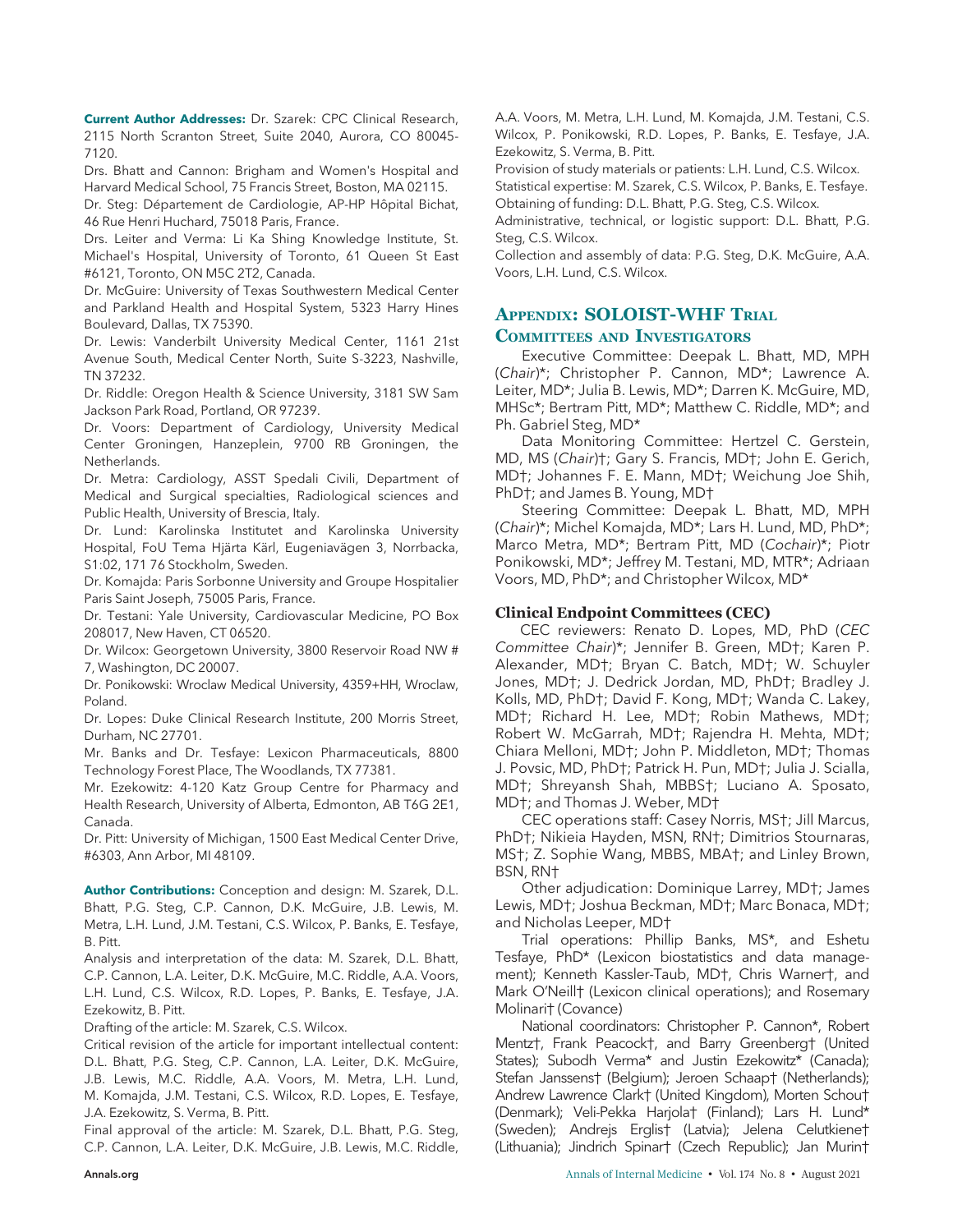(Slovakia); Béla Peter Merkely† (Hungary); Jadwiga Maria Nessler† (Poland); Hans-Dirk Dungen† (Germany); Kurt Huber† (Austria); Christian Eugen Muller† (Switzerland); Nicolas Lamblin† (France); Piergiuseppe Agostoni† and Maria Frigerio† (Italy); John Parissis† (Greece); Gheorghe Andrei Dan† (Romania); Maria Generosa Crespo-Leiro† (Spain); Tuvia Ben-Gal† (Israel); Cândida Fonseca† (Portugal); Mehmet Birhan Yilmaz† (Turkey); Olga Barbarash† (Russia); José Carlos Nicolau† (Brazil); Eduardo Roque Perna† (Argentina); Ramon Luis Corbalan Herreros† (Chile); Kyu-Hyung Ryu† (South Korea); and Harvey D. White† (Australia and New Zealand)

#### Site Principal Investigators

United States: Lana Tsao†, Neil Pendril Lewis†, Jean Foucauld†, Mahfouz El Shahawy†, William J. French†, Carsten Schmalfuss†, Lily Zhang†, Bruce M. Graham†, Michael J. Koren†, Charles Landau†, Bruce Martin Ennis†, James J. Fulmer†, Sheba Meymandi†, George Gus Sokos†, Saurabh Sharma†, K. John Heilman III†, Ramona Gelzer Bell†, Gabriel Sayer†, Michael Rosenberg†, Matthew Jay Budoff†, David Hotchkiss†, Clive Rosendorff†, Robert Williams†, Steven Lupovitch†, Prakash Deedwania†, Douglas Stoller†, Supratim Banerjee†, Cristina Tita†, John Sokolowicz†, Barry Uretsky†, Ahmed Aboeata†, Matthew S. White†, Kodangudi Ramanathan†, Timothy J. Vittorio†, Jason L. Guichard†, Ashish Gupta†, Kimberly A. Boddicker†, and John McGinty†

Argentina: Eduardo Roque Perna†, Mirta Diez†, Viviana Elizabeth Arias†, Melina Nancy Mana†, Jorge Marcos Schmidberg†, Marcelo Alejandro Garrido†, Guillermo Daniel Caime†, Ricardo Alfonso León de la Fuente†, Alejandro Rubén Hershson†, Daniela Garcia Brasca†, Lilia Beatriz Schiavi†, Sebastián Nani†, Gerardo Oscar Zapata†, Sandra Marcela Del Valle Almagro†, Miguel Angel Hominal†, Mario Alberto Berli†, Carlos Alberto Poy†, Aldo Daniel Prado†, Rodolfo Andres Ahuad Guerrero†, Raúl Andrés Duarte†, Alberto Alfredo Fernández†, Clara Maria Huerta†, Hugo Armando Luquez†, Guillermo Adolfo Mercau†, María Cecilia Beltrano†, and Lilia Luz Lobo Marquez†

Russian Federation: Sergey Tereschenko†, Olga Barbarash†, Yuri Karpov†, Ivan Gordeev†, Anastasiya Lebedeva†, Svetlana Alexandrovna Berns†, Svetlana Boldueva†, Alexander Vishnevsky†, Mikhail Ruda†, Dmitry Pevzner†, Boris Goloshchekin†, Maria Sitnikova†, Larisa Khaisheva†, Vyacheslav Ryabov†, Lilly Kruberg†, Mikhail Zykov†, Evgeny Baranov†, Zhanna Kobalava†, Elena Isaeva†, Elena Pavlikova†, Sergey Eryshev†, and Elena Shutemova†

Spain: Antonio Reyes Domínguez†, Enrique Garcia del Rio†, Alejandro López Suárez†, Jose Manuel García Pinilla†, Antonio Garcia Quintana†, Maria Generosa Crespo-Leiro†, Domingo A Pascual Figal†, Ramón Bover Freire†, Jorge Francisco Gomez Cerezo†, Luis Almenar†, José Pérez Silvestre†, Clara Bonanad Lozano†, Julio Nuñez†, Estíbaliz Jarauta†, Joan Carles Trullàs Vila†, Antoni Bayés Genís†, Pere Llorens†, Juan Luis Bonilla Palomas†, Rafáel Jesus Híldalgo Urbano†, Josep Comin-Colet†, and Pau Llacer Iborra†

Brazil: Lilia Nigro Maia†, Adrian Paulo Morales Kormann†, Joao Batista Moraes Jr.†, José Francisco Kerr Saraiva†, Maria Helena Vidotti†, Alexandre Schaan de Quadros†, Fernando Reis Menezes†, Maria da Consolação Vieira Moreira†, Luciano Nogueira Liderato de Sousa†, Almir Sergio Ferraz†, Pedro Pimentel Filho Mauro Esteves Hernandes†, Aguinaldo Figueiredo Freitas Jr.†, Luis Beck Da Silva Neto†, and Luiz Carlos Bodanese†

Hungary: Béla Péter Merkely†, Elod Papp†, Ebrahim Noori†, József Lippai†, Geza Károly Lupkovics†, Istvan Edes†, Attila Pálinkás†, Ignác Imre Szakál†, Gabriella Hodi†, Róbert Gábor Kiss†, Kalman Toth†, András Csaba Nagy†, Andras Papp†, Lászó Márk†, Papp Anikó†, and Robert Jozsef Kirschner†

Germany: Heyder Omran†, Thomas Horacek†, Stephan Burkhard Felix†, Jana Bourgeois†, Henrik Fox†, Kristof Graf†, Veselin Mitrovic†, Harm Wienbergen†, Christoph Stellbrink†, Marcus-Franz-Dieter Felix Mittag†, Oliver Husser†, Christoph Kadel†, and Steffen Schnupp†

Czech Republic: Jindrich Spinar†, Petr Kala†, Ales Linhart†, Tomas Brabec†, Miroslav Soucek†, Tomas Roubicek†, Blažej Rácz†, Pavel Trestik†, Dan Marek†, Michal Hudcovic†, and Marek Houra†

Israel: Tuvia Ben Gal†, Elisha Ouzan†, Michael Kleiner Shochat†, Shmuel Rispler†, Tal Hasin†, Tanya Weitsman†, David Leibowitz†, Majdi Halabi†, Shaul Atar†, Sorel Goland†, Offer Amir†, Wadi Kinany†, and Chaim Yosefy†

Italy: Piergiuseppe Agostoni†, Mario Barbiero†, Franco Cosmi†, Claudio Bilato†, Alessandro Fucili†, Marco Metra\*, Mauro Molteni†, Gaetano Maria de Ferrarri†, Sergio Leonardi†, Eugenio Vilei†, Giovanni Carlo Piccinni†, and Massimo Volpe†

Chile: Carlos Raffo†, Fernando Lanas†, Constanza Bravo†, Patricio Avendaño†, Pablo Castro†, Leonardo Cobos†, Mario Yañez†, Gerardo Palma†, Marcelo Edmundo Medina Fariña†, and María Schnettler

Poland: Jadwiga Maria Nessler†, Janusz Bednarski†, Danuta Czarnecka†, Marek Jacek Kuch†, Mariusz Janusz Kafara†, Grzegorz Skonieczny†, Bozena Sobkowicz†, Bozena Sobkowicz†, Marcin Skorski†, Miroslaw Wiesław Dluzniewski†, and Andrzej Jacek Budaj†

Turkey: Okan Onur Turgut†, Mehmet Birhan Yilmaz†, Zerrin Yigit†, Tayfun Sahin†, Turkay Ismail Ozcan†, Yuksel Carusoglu†, Lütfü Bekar†, Ibrahim Basarici†, Muhammet Raşit Başarici†, Raşit Sayin†, Zehra Lale Koldas†, and Ozer Badak†

Greece: Christoforos Olympios†, Sotirios Patsilinakos†, Ioannis Mantas†, John Parissis†, Apostolos Karavidas†, Filippos Triposkiadis†, Aikaterina Naka†, Charalampos Karvounis†, and Konstantinos Papadopoulos†

Romania: Cristian Podoleanu†, Calin Florin Pop†, Tiberiu Ioan Nanea†, Daniel Florin Lighezan†, Mariana Tudoran†, Imre Benedek†, Doina Luminita Serban†, and Alina Carmen Roatis†

United Kingdom: Jolanta Sobolewska†, Kristian Mark Bailey†, Carey Peredur Edwards†, Philip John Keeling†, Christopher Howell Critoph†, Paul Foley†, Christopher Ruslan Hayes†, Andrew Beresford Johnson†, and Hassan Kahal†

Finland: Timo Lauri† and Johan Lassus†

France: Nicolas Lamblin†, Michel Galinier†, Etienne Puymirat†, Jean-Noel Trochu†, Muriel Salvat†, Denis Angoulvant†, and Nicolas Girerd†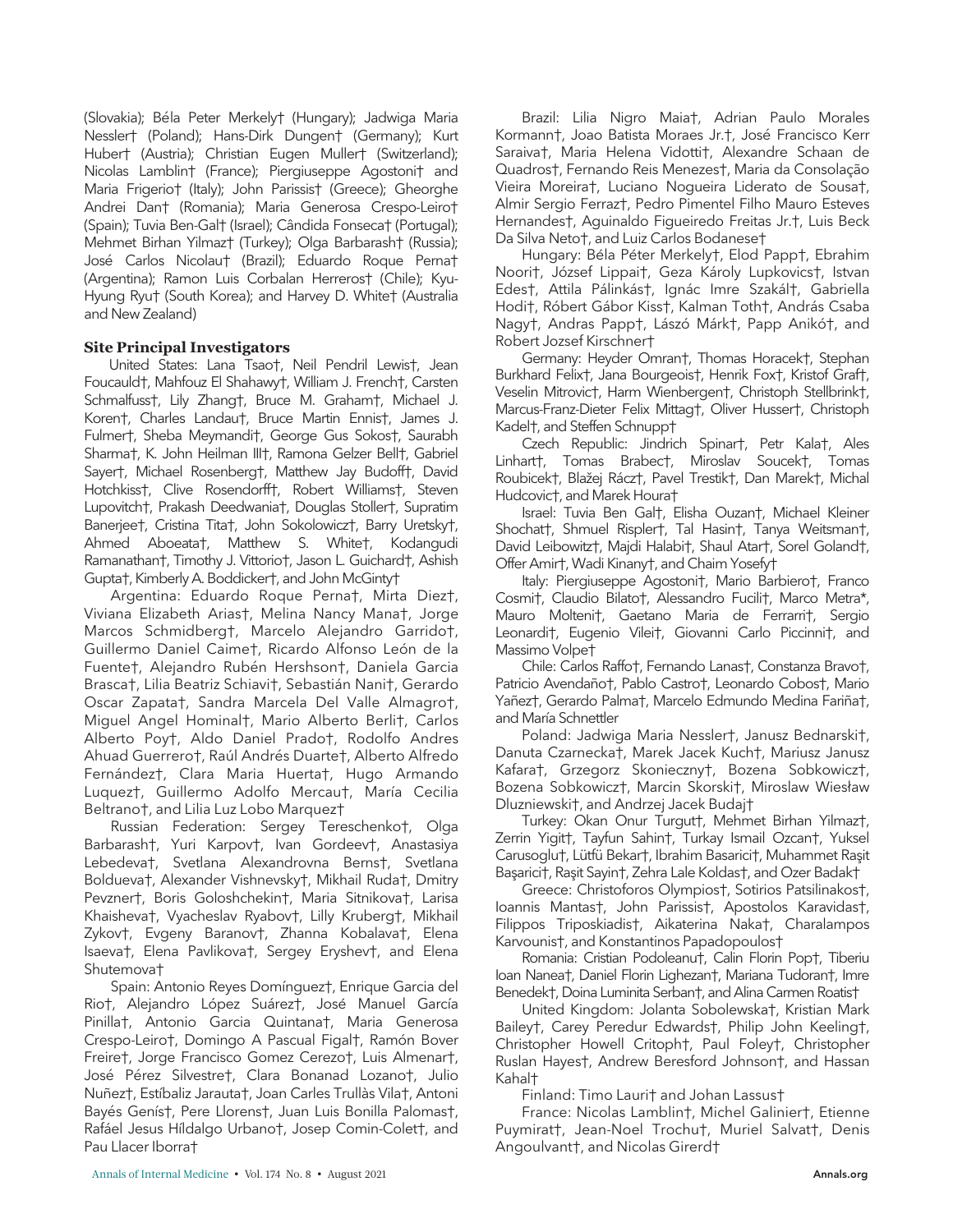The Netherlands: John van Hal†, Machiel van de Wetering†, Jacob van Eck†, Rudolph Ferdinand Spee†, A. H. Liem†, Eelko Ronner†, and Antonius Oomen†

Portugal: Pedro Monteiro†, Pedro Morais Sarmento†, Sandra Filipa Canario de Almeida†, Ana Baptista†, Cândida Fonseca†, Mário Santos†, and Aurora Andrade†

Belgium: Stefan P Janssens†, Maria Melissopoulou†, David Derthoo†, Harry Striekwold†, Stéphane Guy Carlier†, and Hans Vandekerckhove†

Lithuania: Jelena Celutkiene†, Gintare Sakalyte†, Žaneta Petrulioniene†, Roma Kavaliauskiene†, Diana Žalaiduonytė-Pekšienė†, and Nora Kupstyte-Kristapone†

Republic of Korea: Kyu-Hyung Ryu†, Hae-Young Lee†, Sung-Hee Shin†, Jun Kwon†, Kee Sik Kim†, Dong-Ju Choi†, and Jin-Oh Choi†

Denmark: Bochra Zareini†, Morten Schou†, Jørgen Jeppesen†, Steen Hvitfeldt Poulsen†, Søren Vraa†, and Christian Ditlev Tuxen†

Austria: Diana Bonderman†, Michael Lichtenauer†, Uta Hoppe†, Johann Auer†, and Dirk von Lewinski†

Latvia: Janina Romanova†, Iveta Sõime†, Aldis Stre° nieks†, Renáte Helda†, and Natalja Pontaga†

New Zealand: Vijay Anand Dhakshinamurthy†, Raewyn Ann Fisher†, Susan Claire DeCaigney†, Richard William Troughton†, and Jocelyne Rachelle Benatar†

Slovakia: Milan Behuncik†, Martin Kokles†, Peter Letavay†, and Lubomir Antalik†

Sweden: Lars H. Lund\*, Fredrik Andreas von Wowern†, Patric Karlström†, Kurt Boman†, and Ida Haugen Löfman†

Canada: Michel White†, Ram Vijayaraghavan†, and François Dubét

Australia: Astin Kwang Yoong Lee† and Kaitlyn My-Tu Lam†

Switzerland: Christian Eugen Müller† and Tiziano Moccetti†

\* Author.

† Nonauthor contributor.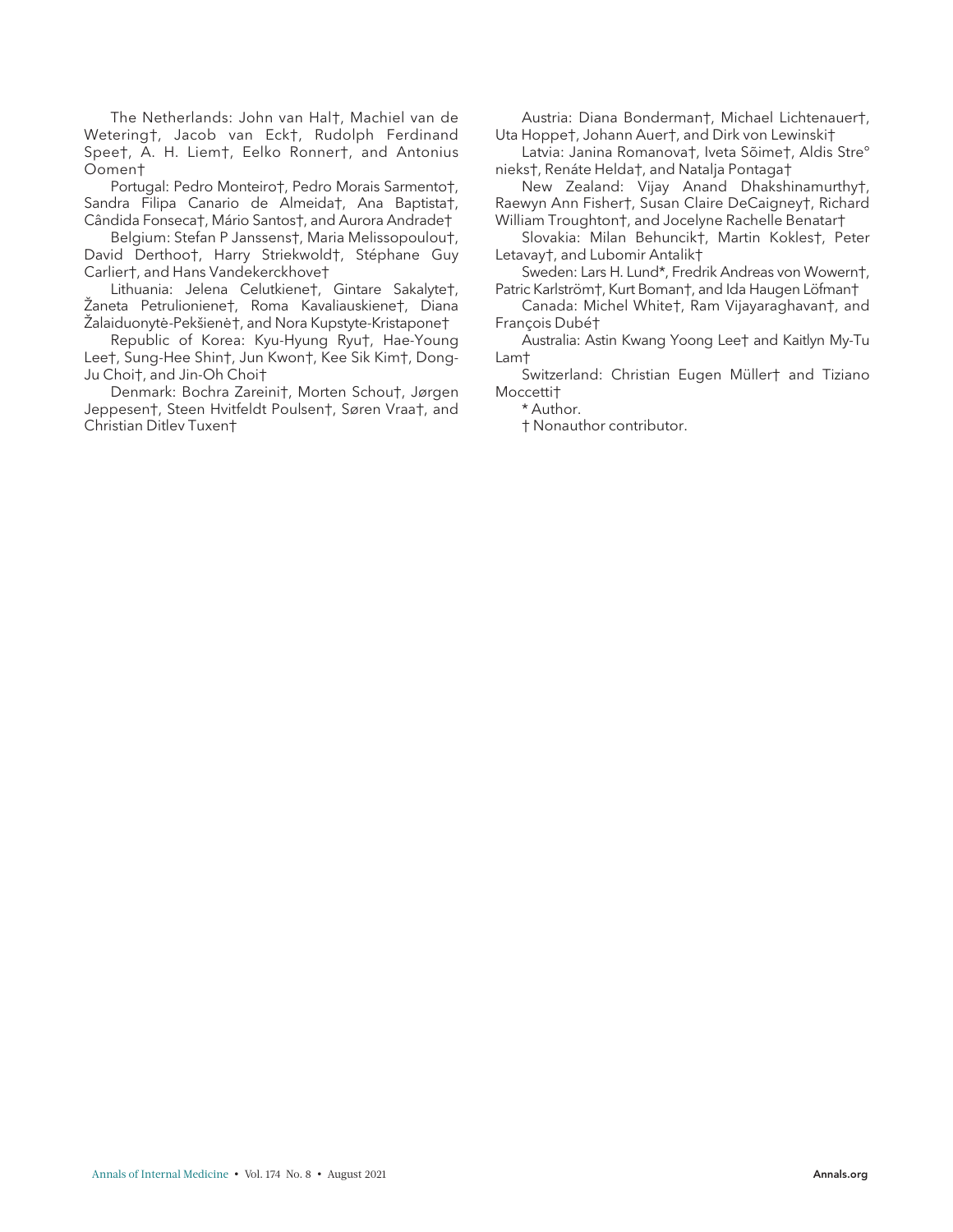A**ppendix Table 1.** Days Alive and Out of the Hospital, Days Dead, and Days Hospitalized for Total Hospitalizations for Any Reason, by Geographic Region

| <b>Outcome</b>                                  | Sotagliflozin Group ( $n = 608$ ) Placebo Group ( $n = 614$ ) Rate Ratio (95% CI) Interaction P Value |           |                     |      |
|-------------------------------------------------|-------------------------------------------------------------------------------------------------------|-----------|---------------------|------|
| Mean days alive and out of the hospital (SD), d |                                                                                                       |           |                     | 0.52 |
| North America or Latin America                  | 274 (152)                                                                                             | 265 (150) | $1.01(0.96 - 1.07)$ |      |
| Europe                                          | 284 (153)                                                                                             | 269 (158) | $1.04(1.01 - 1.08)$ |      |
| Rest of the world                               | 269 (153)                                                                                             | 260 (147) | $0.99(0.89 - 1.11)$ |      |
|                                                 |                                                                                                       |           |                     |      |
| Mean days dead (SD), d                          |                                                                                                       |           |                     | 0.42 |
| North America or Latin America                  | 20(63)                                                                                                | 21(76)    | $0.94(0.50-1.77)$   |      |
| Europe                                          | 19 (69)                                                                                               | 31 (91)   | $0.63(0.43 - 0.92)$ |      |
| Rest of the world                               | 16(61)                                                                                                | 11(51)    | $1.39(0.25 - 7.76)$ |      |
|                                                 |                                                                                                       |           |                     |      |
| Mean days in the hospital (SD), d               |                                                                                                       |           |                     | 0.37 |
| North America or Latin America                  | 5(11)                                                                                                 | 7(14)     | $0.68(0.44-1.07)$   |      |
| Europe                                          | 6(15)                                                                                                 | 6(14)     | $0.97(0.74 - 1.28)$ |      |
| Rest of the world                               | 6(16)                                                                                                 | 8(16)     | $0.69(0.29 - 1.63)$ |      |

Appendix Table 2. Outcomes Through 90 Days After Randomization

| Outcome                                         | Sotagliflozin Group ( $n = 608$ ) | Placebo Group $(n = 614)$ | Rate Ratio (95% CI) | P Value |
|-------------------------------------------------|-----------------------------------|---------------------------|---------------------|---------|
| Mean days alive and out of the hospital (SD), d | 84 (15)                           | 82(18)                    | $1.09(1.05 - 1.13)$ | < 0.001 |
| Mean days dead (SD), <i>d</i>                   | 3(16)                             | 5(20)                     | $0.65(0.47-0.90)$   | 0.009   |
| Mean days in the hospital (SD), d               | 2(6)                              | 2(7)                      | $0.91(0.66 - 1.26)$ | 0.56    |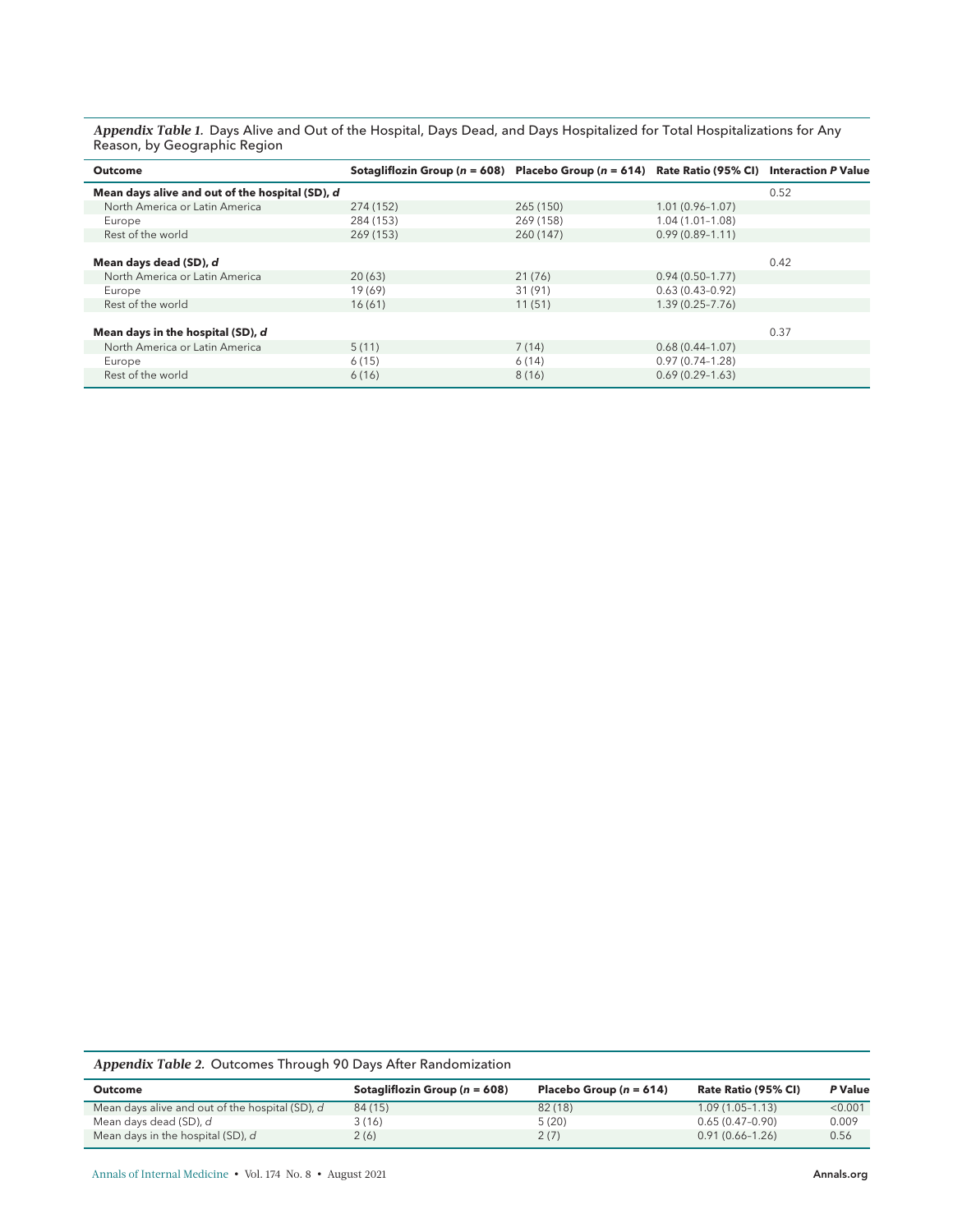| <b>Country</b>       | Patients, n    | Events per 100 Patient-Years, n |                      |  |
|----------------------|----------------|---------------------------------|----------------------|--|
|                      |                | <b>Sotagliflozin Group</b>      | <b>Placebo Group</b> |  |
| Argentina            | 166            | 73.5                            | 105.8                |  |
| Australia            | 3              | 81.2                            | 221.7                |  |
| Austria              | 18             | 195.8                           | 419.6                |  |
| Belgium              | 13             | 68.3                            | 142.3                |  |
| Brazil               | 59             | 87.3                            | 155.5                |  |
| Canada               | 8              | 167.7                           | $\mathbf 0$          |  |
| Chile                | 41             | 54.9                            | 42.2                 |  |
| Czech Republic       | 26             | 221.6                           | 152.9                |  |
| Denmark              | 25             | 136.8                           | 56.9                 |  |
| Finland              | $\overline{3}$ | 1470.6                          | 468.8                |  |
| France               | 14             | 183.5                           | 234.1                |  |
| Germany              | 27             | 192.9                           | 240.8                |  |
| Greece               | 29             | 53.8                            | 71.4                 |  |
| Hungary              | 81             | 94.5                            | 117.8                |  |
| Israel               | 49             | 134.4                           | 153.4                |  |
| Italy                | 33             | 30.0                            | 81.5                 |  |
| Korea                | 13             | 35.8                            | 166.2                |  |
| Latvia               | 30             | 14.5                            | 53.8                 |  |
| Lithuania            | 36             | 17.7                            | 64.9                 |  |
| Netherlands          | 13             | 193.7                           | 132.3                |  |
| New Zealand          | 11             | 180.9                           | 185.7                |  |
| Poland               | 52             | 40.7                            | 71.1                 |  |
| Portugal             | 16             | 47.9                            | 215.7                |  |
| Romania              | 14             | 82.3                            | 225.7                |  |
| Russia               | 168            | 61.5                            | 53.8                 |  |
| Slovakia             | 18             | 118.2                           | $\mathbf 0$          |  |
| Spain                | 87             | 79.2                            | 133.1                |  |
| Sweden               | 14             | 118.6                           | $\mathbf 0$          |  |
| Switzerland          | 6              | 176.2                           | 178.6                |  |
| Turkey               | 65             | 127.8                           | 150.1                |  |
| United Kingdom       | 12             | 129.4                           | 144.9                |  |
| <b>United States</b> | 72             | 268.2                           | 389.5                |  |

Appendix Table 3. Total Hospitalizations for Any Reason, by Country

Appendix Table 4. Additional Joint Semiparametric Model Results of Total Hospitalizations, Accounting for Multiple Hospitalizations per Patient and the Competing Risk for Death: All-Cause Death and Association Parameters\*

| <b>Outcome</b>                                                                                         | <b>Treatment Hazard Ratio (95% CI)</b> | P Value |
|--------------------------------------------------------------------------------------------------------|----------------------------------------|---------|
| All-cause death when jointly modeled with total hospitalizations for any reason                        | $0.78(0.54 - 1.12)$                    | 0.183   |
| Association among hospitalizations: $\hat{\eta}$ (95% CI) = 0.0050 (0.0046 to 0.0054)                  |                                        | < 0.001 |
| Association between hospitalizations and death: $\hat{\theta}$ (95% CI) = 1.51 (1.19 to 1.83)          |                                        | < 0.001 |
|                                                                                                        |                                        |         |
| All-cause death when jointly modeled with total hospitalizations for heart failure                     | $0.77(0.51 - 1.15)$                    | 0.20    |
| Association among hospitalizations: $\hat{\eta}(95\% \text{ Cl}) = 0.0050 (0.0046 \text{ to } 0.0054)$ |                                        | < 0.001 |
| Association between hospitalizations and death: $\hat{\theta}$ (95% CI) = 3.41 (2.50 to 4.32)          |                                        | < 0.001 |
|                                                                                                        |                                        |         |
| All-cause death when jointly modeled with total hospitalizations for reasons other than heart failure  | $0.76(0.53 - 1.11)$                    | 0.153   |
| Association among hospitalizations: $\hat{\eta}(95\% \text{ Cl}) = 0.0050$ (0.0046 to 0.0054)          |                                        | < 0.001 |
| Association between hospitalizations and death: $\hat{\theta}$ (95% Cl) = 1.74 (1.30 to 2.18)          |                                        | < 0.001 |

\* The joint semiparametric model allows for the possibility that patients may have multiple hospitalizations, quantifies the association between hospitalizations and death, and accounts for competing deaths that prevent subsequent follow-up for hospitalization. Association between hospitalizations reflects the within-patient association between their hospitalization times; when  $\eta = 0$ , the hospitalization times for a given patient are independent of each other, whereas when  $\eta > 0$ , there is an association between the hospitalization times. Association between hospitalizations and death reflects the within-patient association between their hospitalization and all-cause death times; when  $\theta = 0$ , the hospitalization and allcause death times for a given patient are independent of each other, whereas when  $\theta > 0$ , there is an association between the hospitalization and all-cause death times.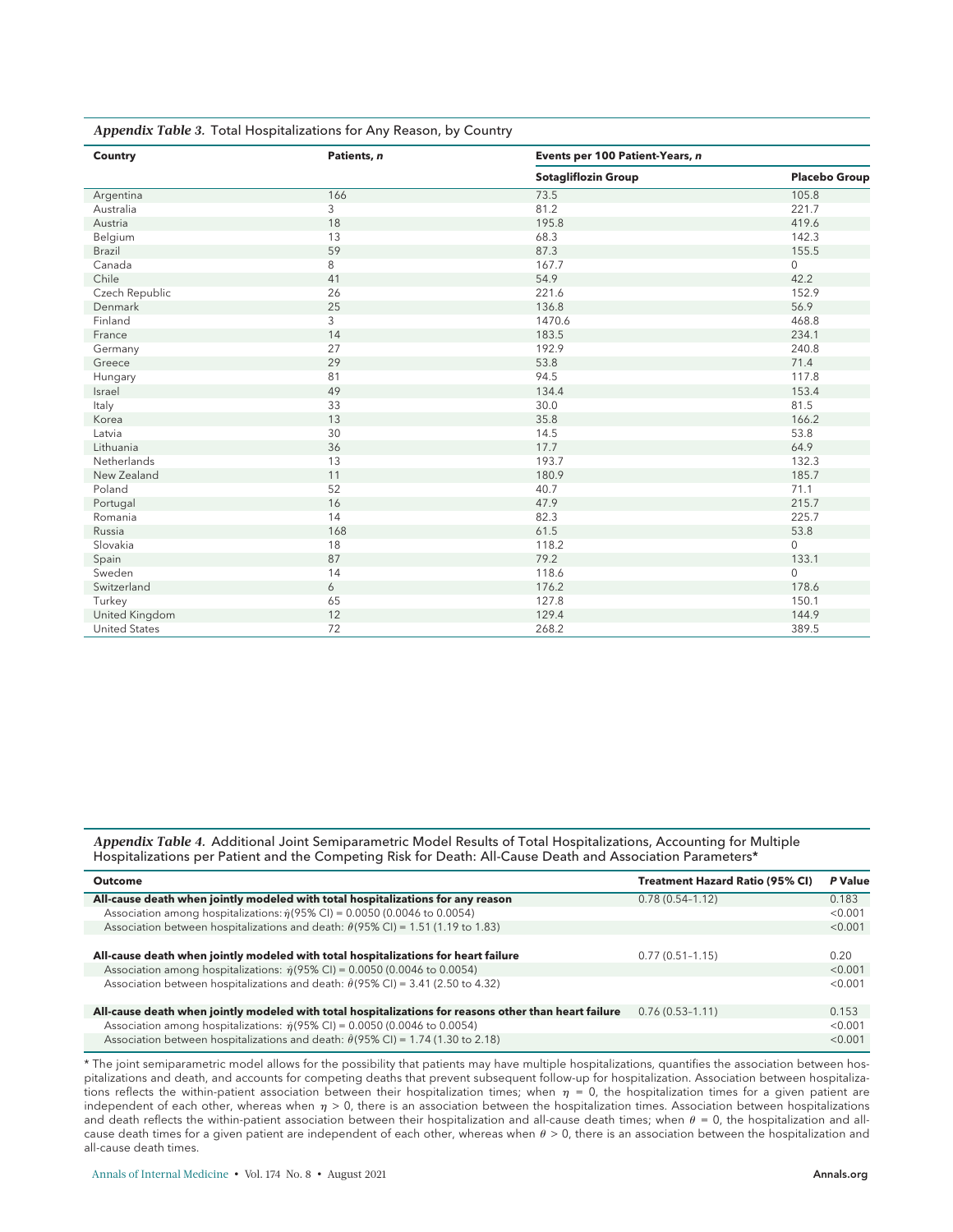

\* Three patients in each treatment group were randomly assigned but never received a dose of the study drug. These 6 patients are included in all analyses per the intention-to-treat principle.

† Two patients in the sotagliflozin group and 4 patients in the placebo group were known to have died after completing final visits. One of these deaths in the sotagliflozin group and all 4 of the deaths in the placebo group occurred before 1 May 2020, and thus are included in the analyses.